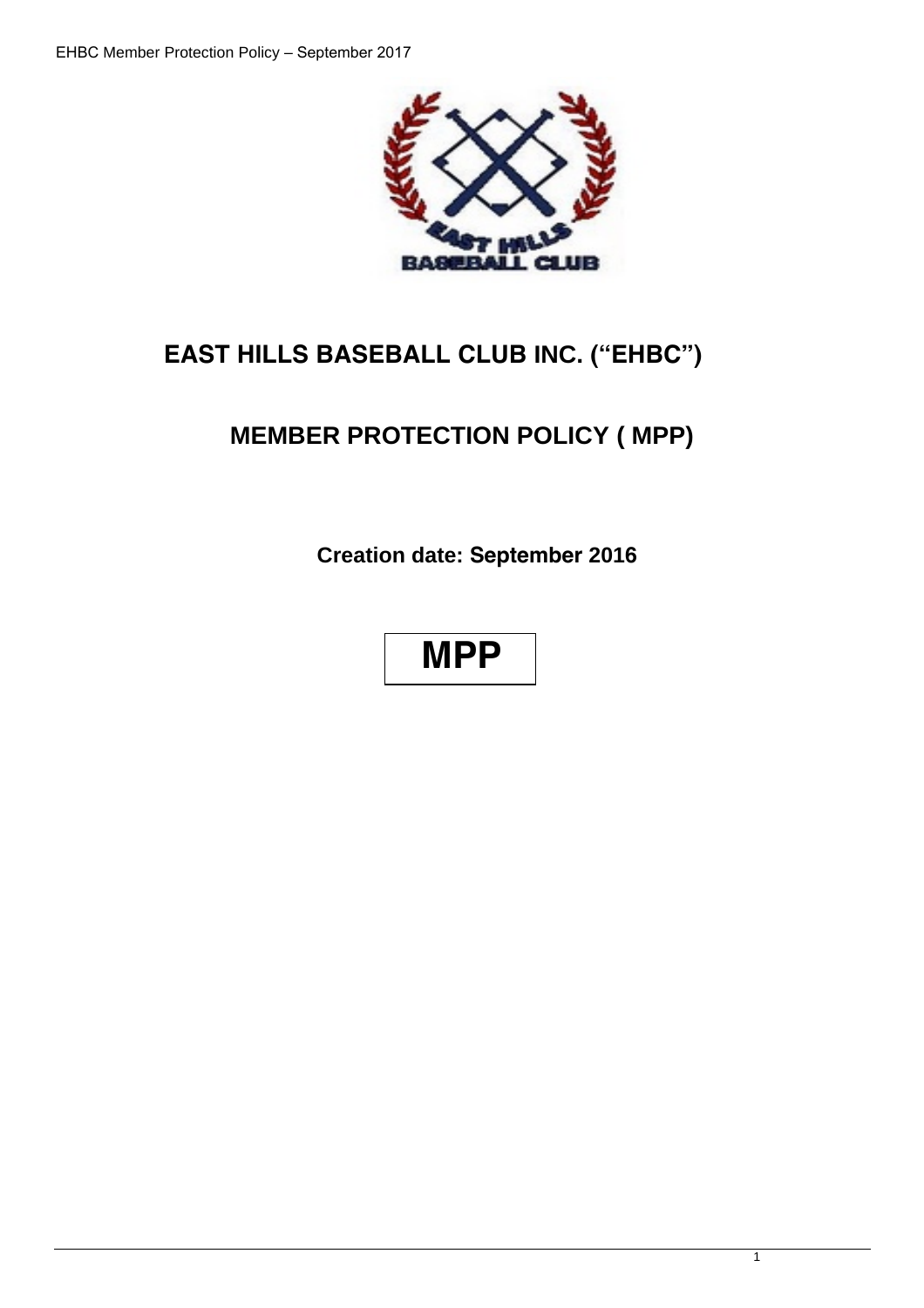## **CONTENTS PAGE**

# **POLICY**

- 
- 1. Introduction<br>2. Purpose of 0 2. Purpose of Our Policy<br>3. Who Our Policy Applie
- 3. Who Our Policy Applies To<br>4. Extent of Our Policy
- 4. Extent of Our Policy<br>5. EHBC Responsibilities
- **EHBC Responsibilities**
- 6. Individual Responsibilities<br>7. Protection of Children
- Protection of Children
	- 7.1 Child Protection
		- 7.2 Supervision
		- 7.3 Transportation
		- 7.4 Taking Images of Children
- 8. Anti-Harassment, Discrimination and Bullying<br>9. Inclusive Practices
- Inclusive Practices<br>9.1 People with a
	- 9.1 People with a Disability<br>9.2 People from Diverse Cu
	- 9.2 People from Diverse Cultures<br>9.3 Sexual & Gender Identity
	- 9.3 Sexual & Gender Identity<br>9.4 Pregnancy
	- Pregnancy
- 10. Responding to Complaints
	- 10.1 Complaints
	- 10.2 Complaint Handling Process
	- 10.3 Disciplinary Measures
	- 10.4 Appeals

## **Attachment A: Working With Children Check Requirements**

**Attachment B: Codes of Behaviour** 

#### **Attachment C: Reporting Forms**

**Attachment D: Complaints Handling Procedure**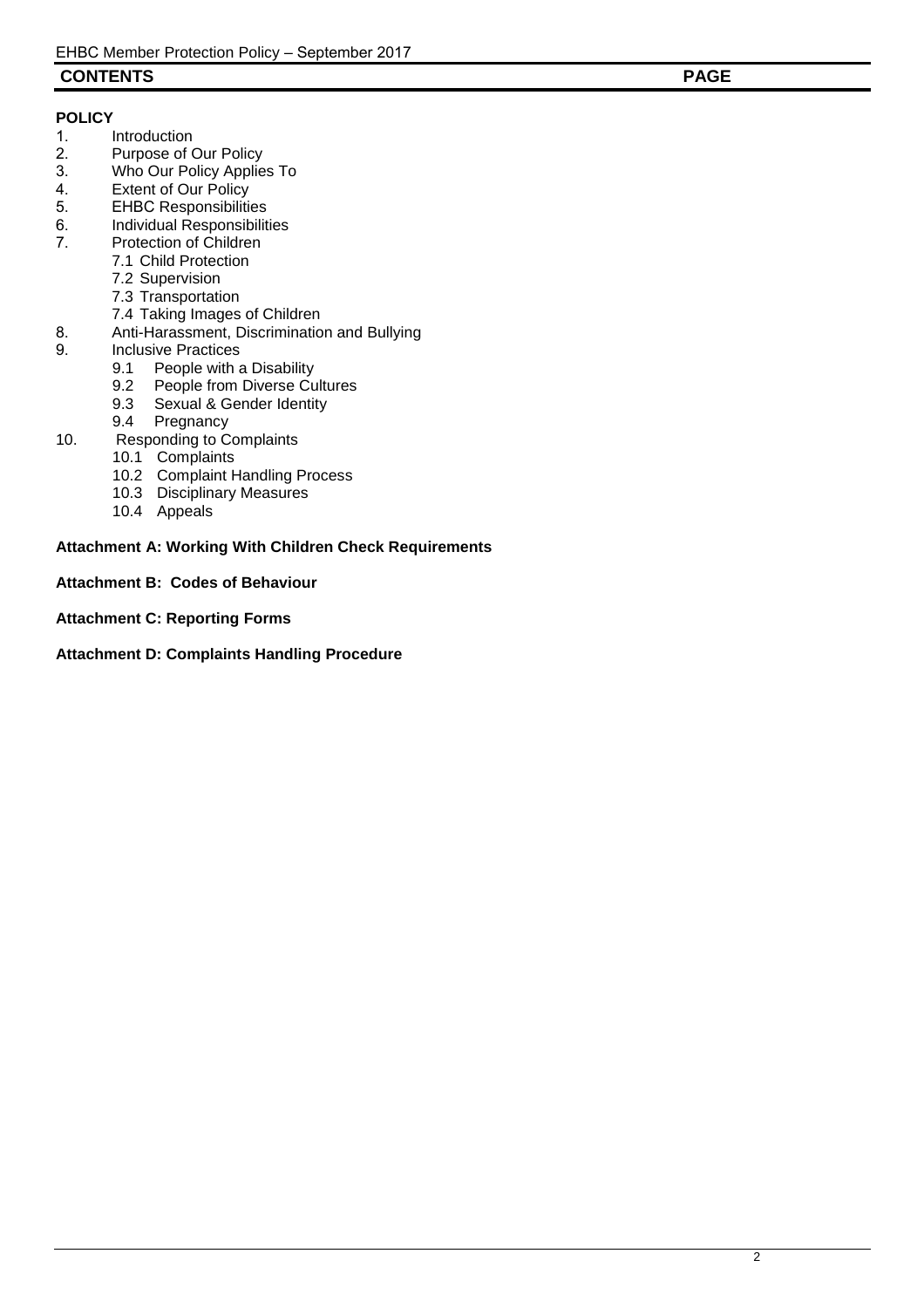# **MEMBER PROTECTION POLICY**  *\_\_\_\_\_\_\_\_\_\_\_\_\_\_\_\_\_\_\_\_\_\_\_\_\_\_\_\_\_\_\_\_\_\_\_\_\_\_\_\_\_\_\_\_\_\_\_\_\_\_\_\_\_\_\_\_\_\_\_*

## **Introduction**

EHBC is committed to providing a safe and fun atmosphere for children wanting to play the sport of Baseball.

Whilst EHBC will do its best to ensure all of its teams are competitive, its core objectives are:

- Providing appropriate coaching to develop players in accordance with their age and skill level;
- Providing a pathway for those players wishing to pursue representative selection at all levels;
- Reminding all of its players, volunteers, officials and spectators that EHBC or association Baseball is meant to be fun for all participants, including players, coaches, parents and spectators of other teams.

## **Purpose of Our Policy**

The main objective of our Member Protection Policy (MPP) is to maintain responsible behaviour and the making of informed decisions by participants in EHBC. It outlines our commitment to a person's right to be treated with respect and dignity, and to be safe and protected from abuse. Our policy informs everyone involved in EHBC of his or her legal and ethical rights and responsibilities and the standards of behaviour that are required. It also covers the care and protection of children participating in EHBC's activities.

This policy should be read in conjunction with the Member Protection Policies issued by the relevant National (Baseball Australia) and State (Baseball NSW) bodies from time to time.

## **Who Our Policy Applies To**

Our policy applies to everyone involved in EHBC including committee members, administrators, coaches, officials (umpires/referees/judges), players, parents and spectators.

## **Extent of Our Policy**

Our policy covers unfair decisions (e.g. team selection) and actions, breaches of our code of behaviour and behaviour that occurs at practice, at games, at social events organised or sanctioned by EHBC (or our sport), and on away and overnight trips. It also covers private behaviour where that behaviour brings EHBC or sport into disrepute or where there is suspicion or observed risk or threat of harm towards a child or any other person.

## **EHBC Responsibilities**

We will:

- implement and comply with our policy;
- § promote our policy to everyone involved in EHBC;
- § promote and model appropriate standards of behaviour at all times;
- respond to breaches or complaints made under our policy promptly, fairly, and confidentially;
- review this policy every 12-18 months; and
- seek advice from and refer serious issues to relevant authorities or services (e.g. police, child protection services, counselling services).

Serious issues include unlawful behaviour that involves or could lead to significant harm and includes criminal behaviour (e.g. physical assault, sexual assault, child abuse) and any other issues that our state or national body request to be referred to them.

## **6. Individual Responsibilities**

Everyone associated with EHBC must:

- comply with the standards of behaviour outlined in our policy;
- treat others with respect;
- always place the safety and welfare of children and people generally above other considerations;
- be responsible and accountable for their behaviour;
- follow the guidelines outlined in this policy if they wish to make a complaint or report a concern about possible child abuse, discrimination, harassment or other inappropriate behaviour.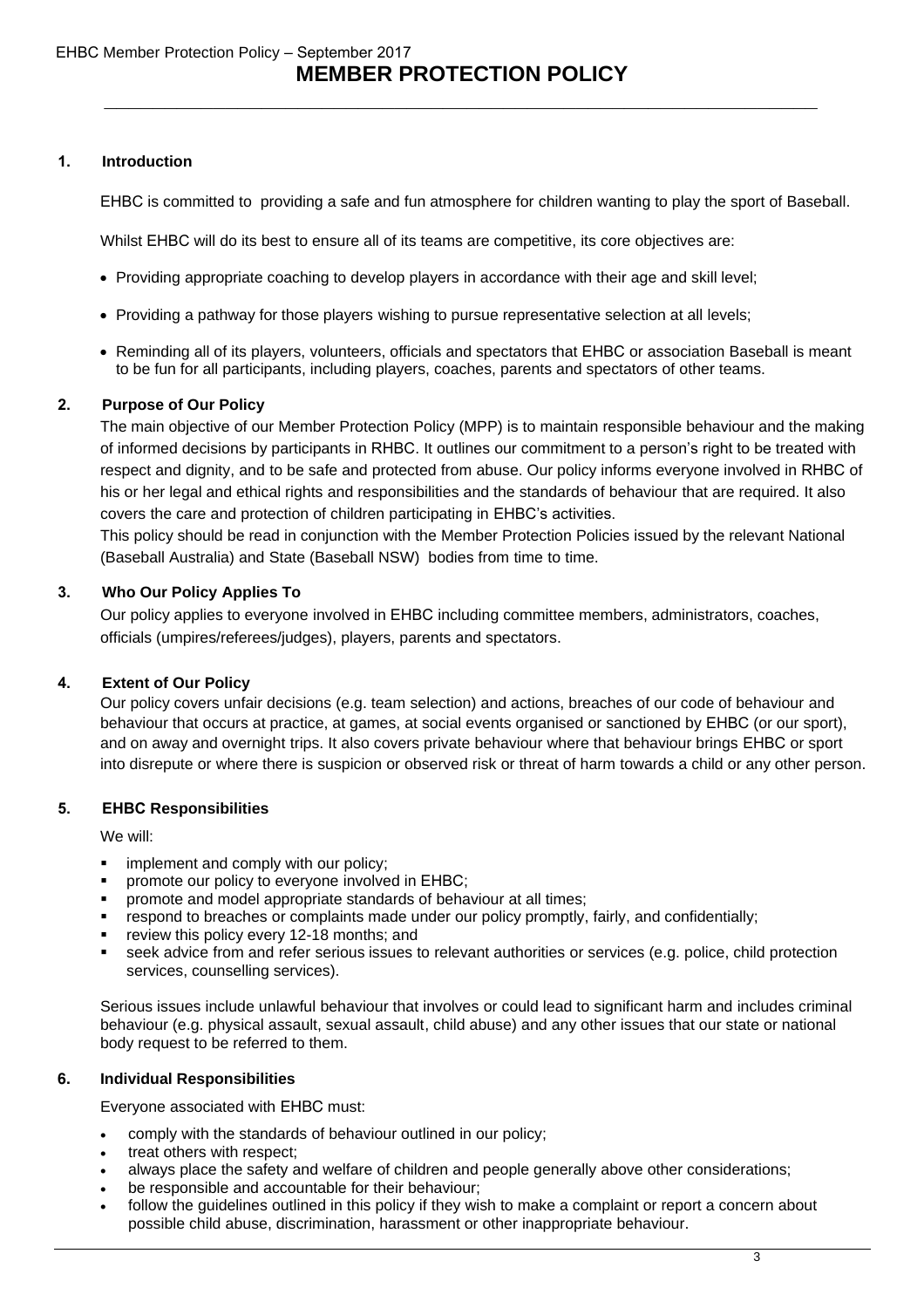## **7. Protection of Children**

## **7.1 Child Protection**

EHBC is committed to the safety and wellbeing of all children and young people accessing our service. We support the rights of the child and will act without hesitation to ensure a child safe environment is maintained at all times. We also support the rights and wellbeing of our officials and volunteers and encourage their active participation in building and maintaining a secure environment for all participants.

EHBC acknowledges that our officials, members and volunteers provide a valuable contribution to the positive experiences of children involved in our sport. EHBC aims to continue this and to take measures to protect the safety and welfare of children participating in our sport by:

#### **7.1.1: Identify and Analyse Risk of Harm**

EHBC will develop and implement a risk management strategy, which includes a review of existing child protection practices, to determine how child-safe and child-friendly EHBC is and to determine what additional strategies are required to minimise and prevent risk of harm to children because of the action of an official, volunteer or another person.

#### **7.1.2: Develop Codes of Conduct for Adults and Children**

EHBC will ensure that it has codes of conduct that specify standards of conduct and care when dealing and interacting with children, particularly those in EHBC's care. EHBC will also implement a code of conduct to address appropriate behaviour between children.

The code(s) of conduct will set out professional boundaries, ethical behaviour and unacceptable behaviour. (See Part B)

#### **7.1.3: Choose Suitable Employees and Volunteers**

EHBC will ensure that it takes all reasonable steps to ensure that it engages the most suitable and appropriate people to work with children.

This may be achieved using a range of screening measures. Such measures will aim to minimise the likelihood of engaging (or retaining) people who are unsuitable to work with children.

EHBC will ensure that working with children checks are conducted for officials and volunteers working with children, where an assessment is required by law.

## **7.1.4: Support, Train, Supervise and Enhance Performance**

EHBC will ensure that volunteers and officials who work with children have ongoing supervision, support and training such that their performance is developed and enhanced to promote the establishment and maintenance of a child-safe environment.

This will include all volunteers and officials signing an acknowledgement and acceptance of an EHBC code of conduct (relevant to their position) at the beginning of each season in which EHBC participates.

#### **7.1.5: Empower and Promote the Participation of Children in Decision-Making And Service Development**

EHBC will promote the involvement and participation of children and young people in developing and maintaining child-safe environments.

#### **7.1.6: Report and Respond Appropriately To Suspected Abuse and Neglect**

EHBC will ensure that volunteers and officials are able to identify and respond to children at risk of harm.

EHBC will make all volunteers and officials aware of their responsibilities under respective state laws if they have suspicion on reasonable grounds that a child has been or is being abused or neglected.

In addition to any legal obligation, if any person feels another person bound by this policy is acting inappropriately towards a child or is breaching the code'(s) of practice set out they may make an internal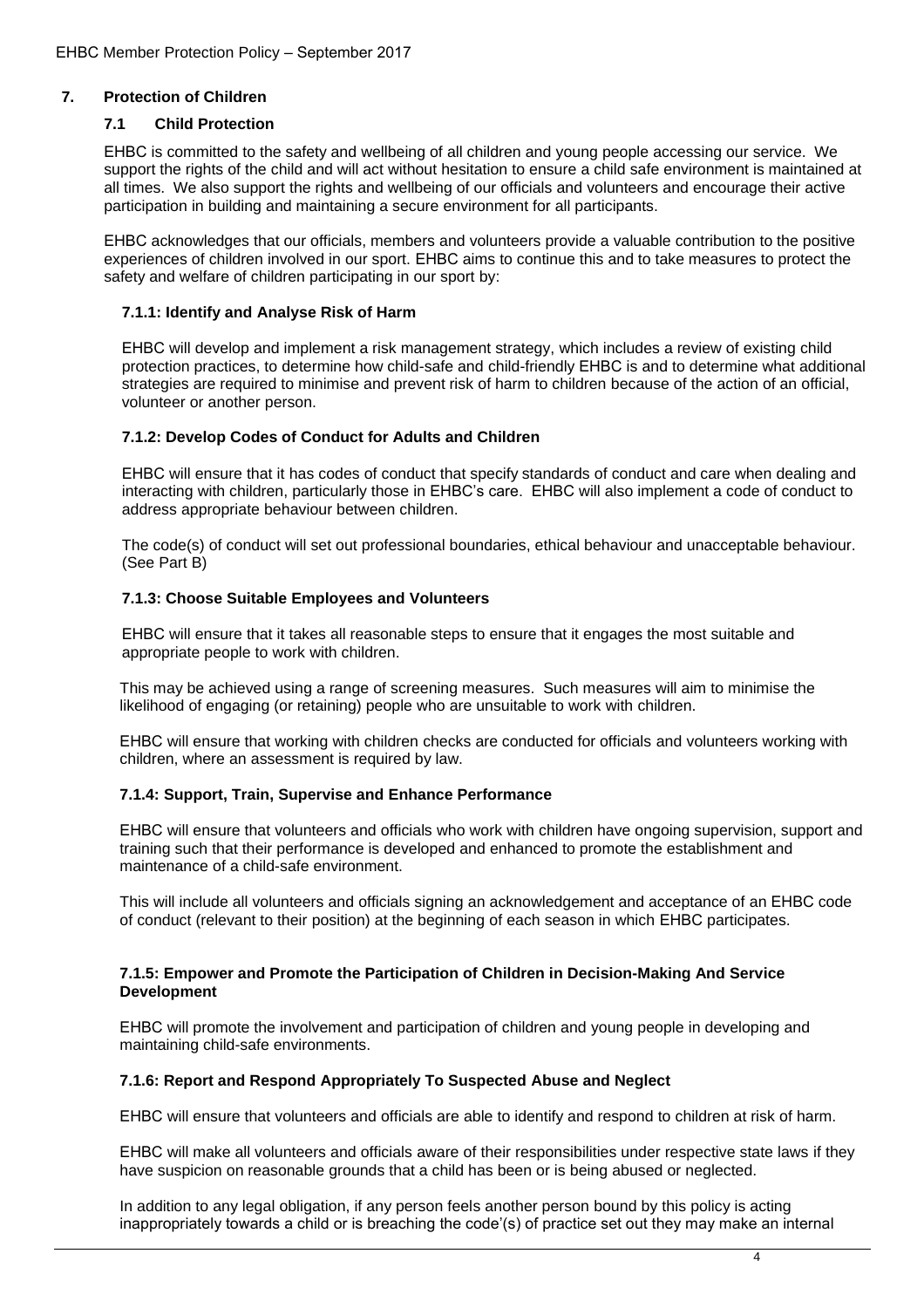complaint to the *Complaints Officer* whose details will be displayed on EHBC's website. (See Responding to Complaints for an explanation of what EHBC will do about the behaviour and how EHBC will deal with the problem).

## **7.2 Supervision**

Members under the age of 18 must be supervised at all times by a responsible adult. EHBC will provide a level of supervision adequate and relative to the members' age, maturity, capabilities, level of experience, nature of activity and nature of venue. If a member finds a member under the age of 18 is unsupervised, they should assume responsibility for the member's safety until the parent/guardian of the member can be found.

Parents must turn up on time to collect their child for reasons of courtesy and safety. If it appears an official or volunteer will be left alone at the end of a training session with just one child, they will ask another official, volunteer or parent to stay until the child is collected.

Each team in which a player who is under the age of 18 years of age participates, should ideally have at least one female official. For the purposes of this clause 7.2 only, official means coach, assistant coach or manager. In the case of the manager a parent of a child in the team may be designated by the manager to carry out that role in the event of absence or illness.

## **7.3 Transportation**

Parents/guardians are responsible for transporting their children to and from practice and games. Where EHBC makes arrangements for the transportation of children, we will conduct a risk assessment that includes ensuring vehicles are adequately insured, the driver has a current and appropriate licence for the vehicle being used and appropriate safety measures are available.

## 7**.4 Taking Images of Children**

Images of children can be used inappropriately or illegally. EHBC requires that members, wherever possible, obtain permission from a child's parent/guardian before taking an image of a child that is not their own and ensure that the parent knows the way the image will be used. We also require the privacy of others to be respected and disallow the use of camera phones, videos and cameras inside changing areas, showers and toilets.

If EHBC uses an image of a child it will avoid naming or identifying the child or it will, wherever possible, avoid using both the first name and surname. We will not display personal information such as residential address, email address or telephone numbers without gaining consent from the parent/guardian. We will not display information about hobbies, likes/dislikes, school, etc. as this information can be used as grooming tools by pedophiles or other persons. We will only use appropriate images of a child, relevant to our sport and ensure that the child is suitably clothed in a manner that promotes the sport and displays its successes.

## **8. Anti-harassment, Discrimination and Bullying**

EHBC opposes all forms of harassment, discrimination and bullying. This includes treating or proposing to treat someone less favourably because of a particular characteristic; imposing or intending to impose an unreasonable requirement, condition or practice which has an unequal or disproportionate effect on people with a particular characteristic; or any behaviour that is offensive, abusive, belittling, intimidating or threatening – whether this is face-to-face, indirectly or via communication technologies such as mobile phone and computers. Some forms of harassment, discrimination and bullying are against the law and are based on particular characteristics such as age, disability, gender, sexual orientation, pregnancy, political or religious beliefs, race, and marital status.

EHBC takes all claims of harassment, discrimination, bullying and cyber bullying seriously. We encourage anyone who believes they have been harassed, discriminated against or bullied to raise the issue with EHBC (see Responding to Complaints).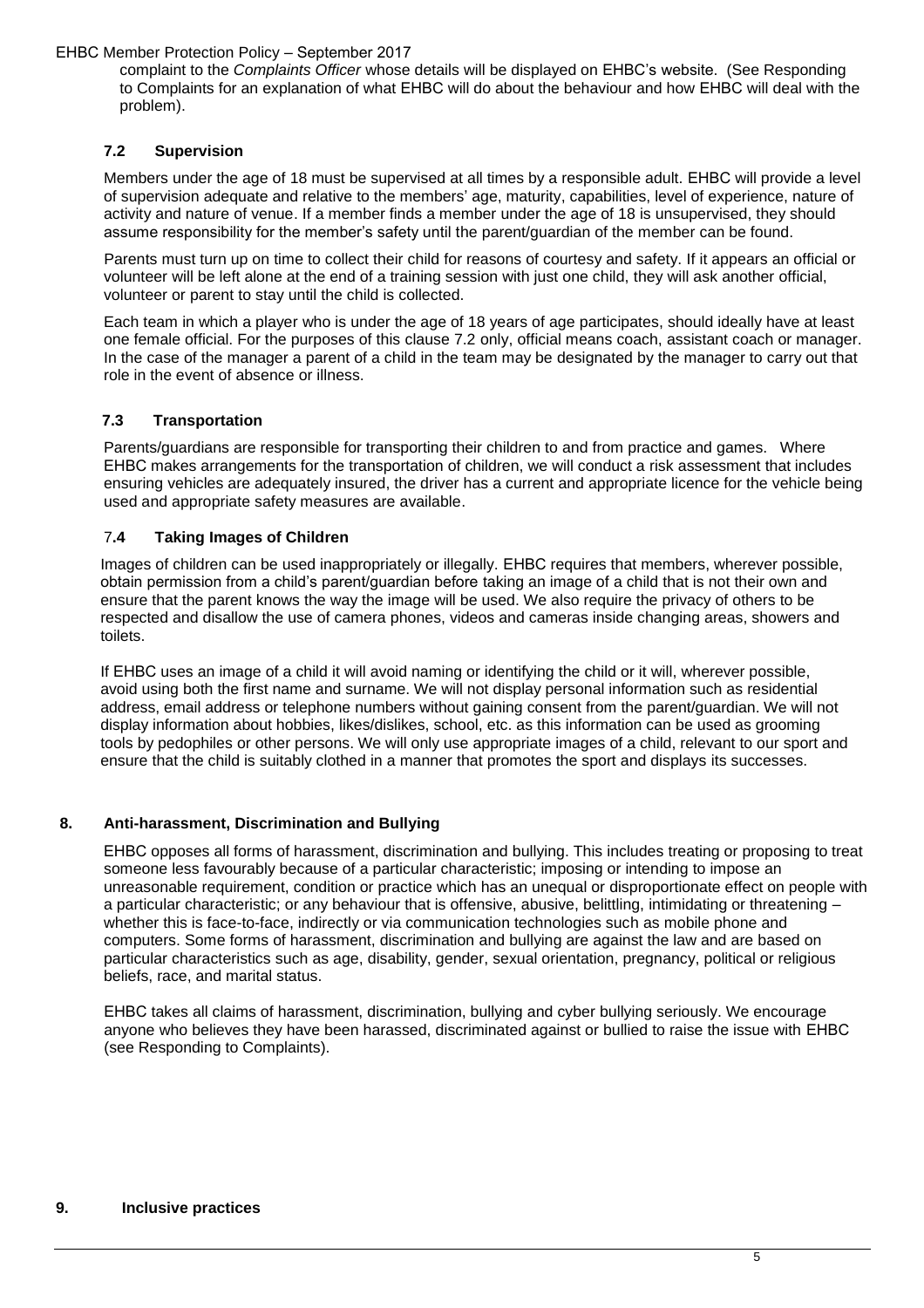EHBC is welcoming and we will seek to include members from all areas of our community.

## **9.1 People with a disability**

Where possible we will include people with a disability in our teams. We will make reasonable adaptations (e.g. modifications to equipment and rules) wherever it is safe and practicable to do so to enable participation.

#### **9. 2 People from diverse cultures**

We will support and respect people from diverse cultures and religions to participate in EHBC and where possible will accommodate requests for flexibility (e.g. modifications to uniforms).

#### **9.3 Sexual & Gender Identity**

All people, regardless of their sexuality, are welcome at EHBC. We strive to provide a safe environment for participation and will take action over any homophobic behaviour.

#### **9.4 Pregnancy**

Pregnant women should be aware that their own health and wellbeing, and that of their unborn children, should be of utmost importance in their decision making about the way they participate in our sport. We recommend pregnant women to consult with their medical advisers, make themselves aware of the facts about pregnancy in sport, and ensure that they make informed decisions about participation.

#### **10. Responding to Complaints**

#### **10.1 Complaints**

EHBC takes all complaints about on and off-field behaviour seriously. EHBC will handle complaints based on

the principles of procedural fairness (natural justice), that is:

- all complaints will be taken seriously;
- § both the person making the complaint (complainant) and the person the complaint is against (respondent) will be given full details of what is being said against them and have the opportunity to respond (give their side of the story);
- irrelevant matters will not be taken into account;
- decisions will be unbiased and fair; and
- any penalties imposed will be fair and reasonable.

More serious complaints may be escalated by reporting them to relevant authorities or service providers and, where EHBC deems it appropriate, to the relevant state or national governing bodies.

If the complaint relates to suspected child abuse, sexual assault or other criminal activity, then EHBC will need to report the behaviour to the police and/or relevant government authority.

#### **10.2 Complaint Handling Process**

When a complaint is received by EHBC through first contact with a Member Protection Information Officer (MPIO), the MPIO will:

- listen carefully and ask questions to understand the nature and extent of the problem;
- ask what the complainant would like to happen;
- explain the different options available to help resolve the problem;
- take notes; and
- maintain confidentiality but not necessarily anonymity.

The MPIO will complete a Record of Complaint in the same or similar form to that set out in attachment 4.

Once the complainant decides on their preferred option for resolution, EHBC will assist, where appropriate and necessary, with the resolution process. This may involve:

- supporting the person complaining to talk to the person being complained about
- bringing all the people involved in the complaint together to talk objectively through the problem (this could include external mediation);
- gathering more information (e.g. from other people that may have seen the behaviour);
- seeking advice from the association, state and/or national body or from an external agency;
- referring the complaint to the association's Complaints Officer ("CO"); and/or
- referring the complainant to an external agency such as a community mediation centre, police or antidiscrimination agency.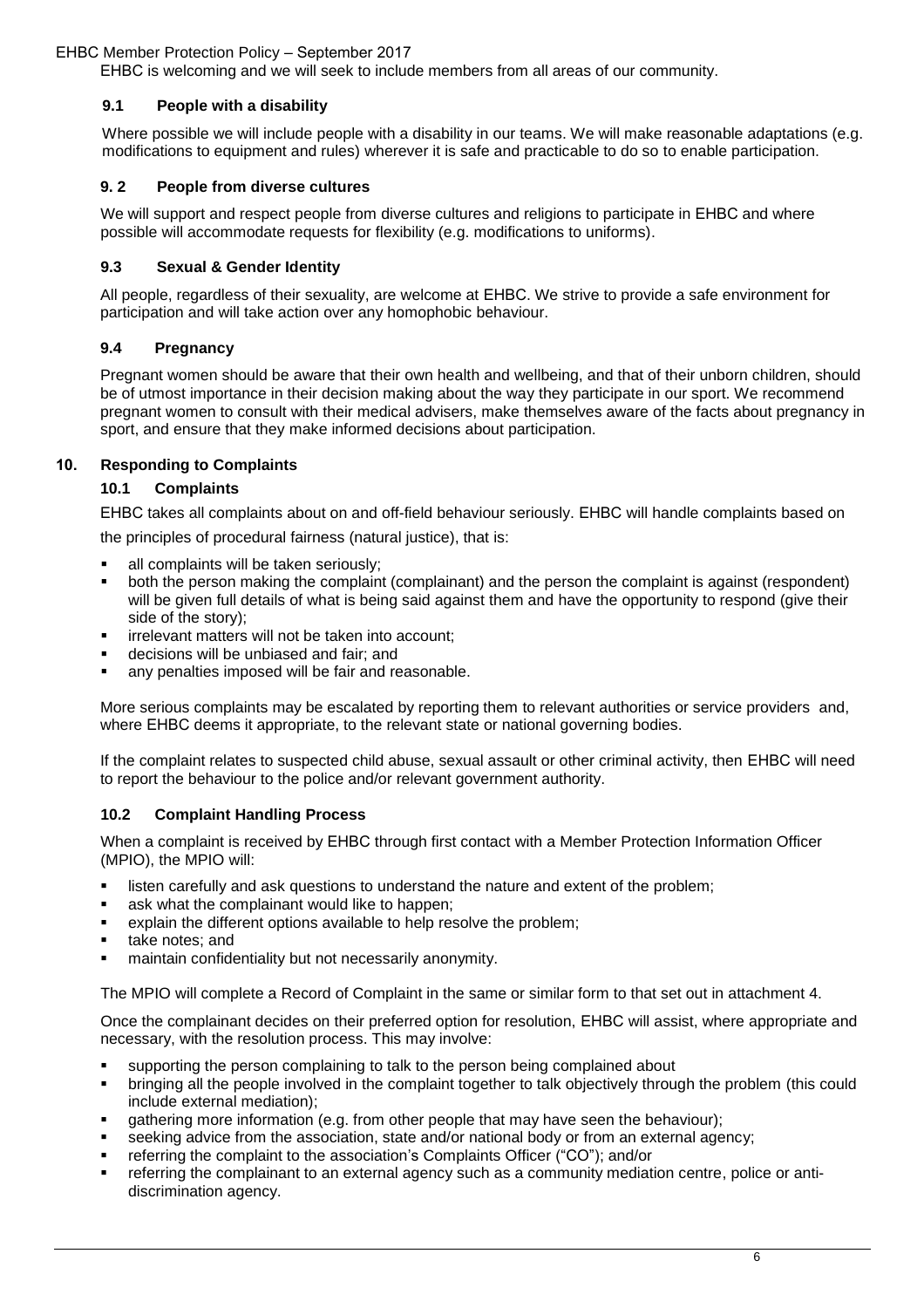In situations where a complaint is referred to the state and/or national body and an investigation is conducted, EHBC will:

- **•** co-operate fully;
- ensure the complainant and respondent are not victimised;
- where applicable, ensure the complainant is not placed in an unsupervised situation with the respondent(s); and
- act on the recommendations of the body(ies) to which the complaint has been referred..

At any stage of the process, a person can seek advice from or lodge a complaint with an anti-discrimination commission or other external agency.

## **10.3 Disciplinary Measures**

EHBC will take disciplinary action against anyone found to have breached our policy or made false and malicious allegations. Any disciplinary measure imposed under our policy must:

- Be applied consistent with any contractual and employment rules and requirements;<br>Be fair and reasonable:
- Be fair and reasonable;
- Be based on the evidence and information presented and the seriousness of the breach;
- Be determined by our Constitution, By Laws and the rules of the association and the game.

Possible measures that may be taken include:

- verbal and/or written apology;
- counselling to address behaviour;
- withdrawal of any awards, placings, records, achievements bestowed in any competitions, tournaments, activities or events held by or in which RHBL participates;
- suspension or termination of membership, participation or engagement in a role or activity;
- de-registration of accreditation for a period of time or permanently; or
- any other form of discipline that RHBL considers reasonable and appropriate.

## **10.4 Appeals**

The complainant or respondent can lodge one appeal against decisions of disciplinary measures imposed by EHBC to the association (BDBA) itself. The complainant or respondent may also lodge an appeal to the state body (Baseball NSW or "BNSW") subject to the rules of BNSW under the BNSW MPP. Appeals must be based on either a denial of natural justice, because of unjust or unreasonable disciplinary measures being imposed, or on the grounds that the decision was not supported by the information/evidence presented and available to the decision maker and/or EHBC.

In the event that the matter complained of is referred to the association or to BNSW for determination, the relevant appeal process will be that set out in the Member Protection Policy of the association or BNSW, as applicable..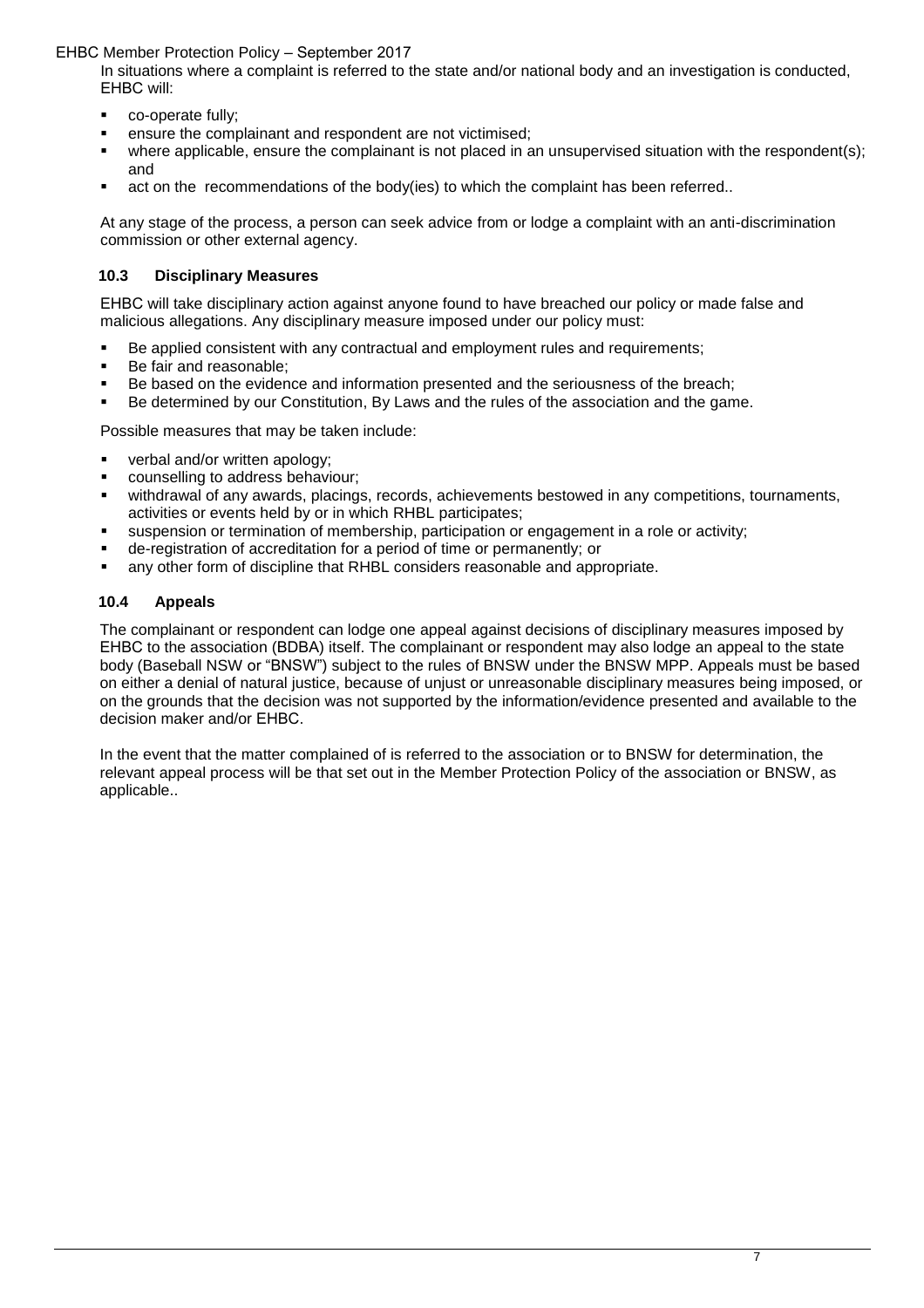# **Attachment A: WORKING WITH CHILDREN CHECK REQUIREMENTS**

EHBC and its affiliated or member clubs insist that all officials and volunteers working with children carry out a Working with Children Check in accordance with the laws as prescribed from time to time in New South Wales.

Working with Children Checks aim to create a child-safe environment and to protect children and young people involved in our sport from physical and sexual harm.

They assess the suitability of people to work with children and young people and can involve:

- criminal history checks
- referee checks, and
- other relevant background checks to assess a person's suitability to work with children and young people.

Detailed information, including the forms required to complete a Working with Children Check, are available by contacting:

The Commission for Children and Young People Website: [www.kids.nsw.gov.au](http://www.kids.nsw.gov.au/) Phone: 02 9286 7276

EHBC will ensure that each person who works or volunteers with EHBC and is required to submit a Working with Children Check will be advised of the relevant forms and information to complete them prior to the commencement of any duties that involve working with children.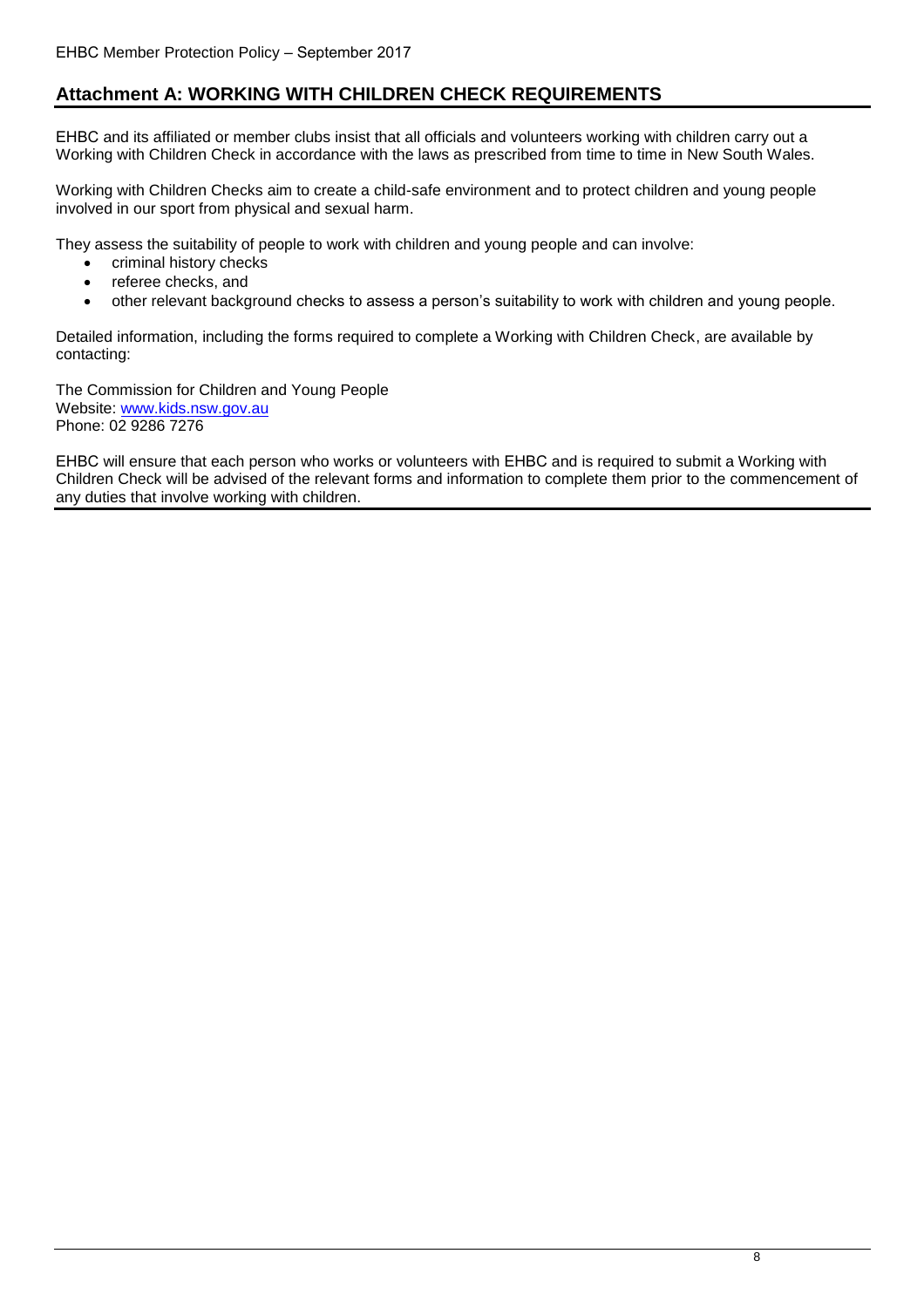# **Attachment B: CODES OF CONDUCT**

## **2.1 EHBC - Coaches Code of Conduct**

The coach of a team may be the second most influential person in a player's life. Coaches, through their own behaviour (on and off the field) have an enormous impact on the development of young players. In establishing a solid foundation of character building with players, the key responsibility of any coach is to lead by example. This holds true at all levels of development. The responsibilities and duties of a coach are not simple and should be dealt with in a professional manner. For these reasons EHBC endorses BA Code of Ethics for all coaches participating in BA, BNSW and EHBC endorsed and organised tournaments, development programs and special events. These principles are considered practicable and are within the aims and objectives of this Federation.

- Provide supervision of the behaviour of the team at all times.
- Do not criticise players in front of spectators, parents and other teams. Review constructive criticism with a player in private or in the presence of the team.
- Accept decisions of the umpire as being fair and called to the best of their ability. Do not abuse or ridicule the umpire nor allow your players to do so.
- Develop team respect for opponents, spectators and officials. Do not criticise other teams, supporters or officials by words or gestures.
- Set a good example in personal appearance and behaviour.
- Encourage sportsmanlike behaviour among the players.
- Ensure whenever possible all players have equal time on the diamond. Avoid overplaying the talented players - the average players need and deserve equal time.
- Encourage players to work together as a unified group (teamwork).
- Keep yourself informed of sound coaching principles and seek more skilled advice when necessary.
- Encourage your team to hustle on and off the playing field at all times.
- Place the welfare and development of the individual above a winning or losing record.
- Do not embarrass your opponents.
- Do not use any form of tobacco or alcohol of any description on the field, in the dugouts, bullpens or while in uniform.
- Whenever possible, provide assistance with coaching expertise and knowledge to developing teams.
- Abide by the tournament rules and regulations established by BA.
- Be aware of any player with medical problems.
- Strive to develop a positive image and self sufficient attitude with each player.

## **2.2 EHBC – Officials Code of Conduct**

All team officials (managers, scorers and umpires) who are involved with Baseball within the EHBC association will:

- Keep myself informed of sound coaching principles and seek more skilled advice when necessary.
- Accept decisions of the umpire as being fair and called to the best of their ability.
- Not abuse or ridicule the umpire, or allow players to do so.
- Play by the rules of the competition
- Provide supervision of the behaviour of the squad at all times.
- Encourage sportsmanlike behaviour among the players.
- Always consider the health and welfare of the individual player above the winning of the game.
- Not consume / use any unapproved substances on or adjacent to the playing and training areas. This includes Cigarettes, alcohol, chewing tobacco, or drugs (other than those legally prescribed by a physician).
- Seek medical advice when determining when an injured player can return to training or competition.
- Not criticise other teams, supporters or officials, by word or gesture.
- Control **his/her** temper and recognise that swearing or verbal abuse of umpires will not be tolerated.
- Not criticise players in front of spectators, parents or other teams.
- Ensure all players have a fair share of time on the diamond, **both in-field and out-field.**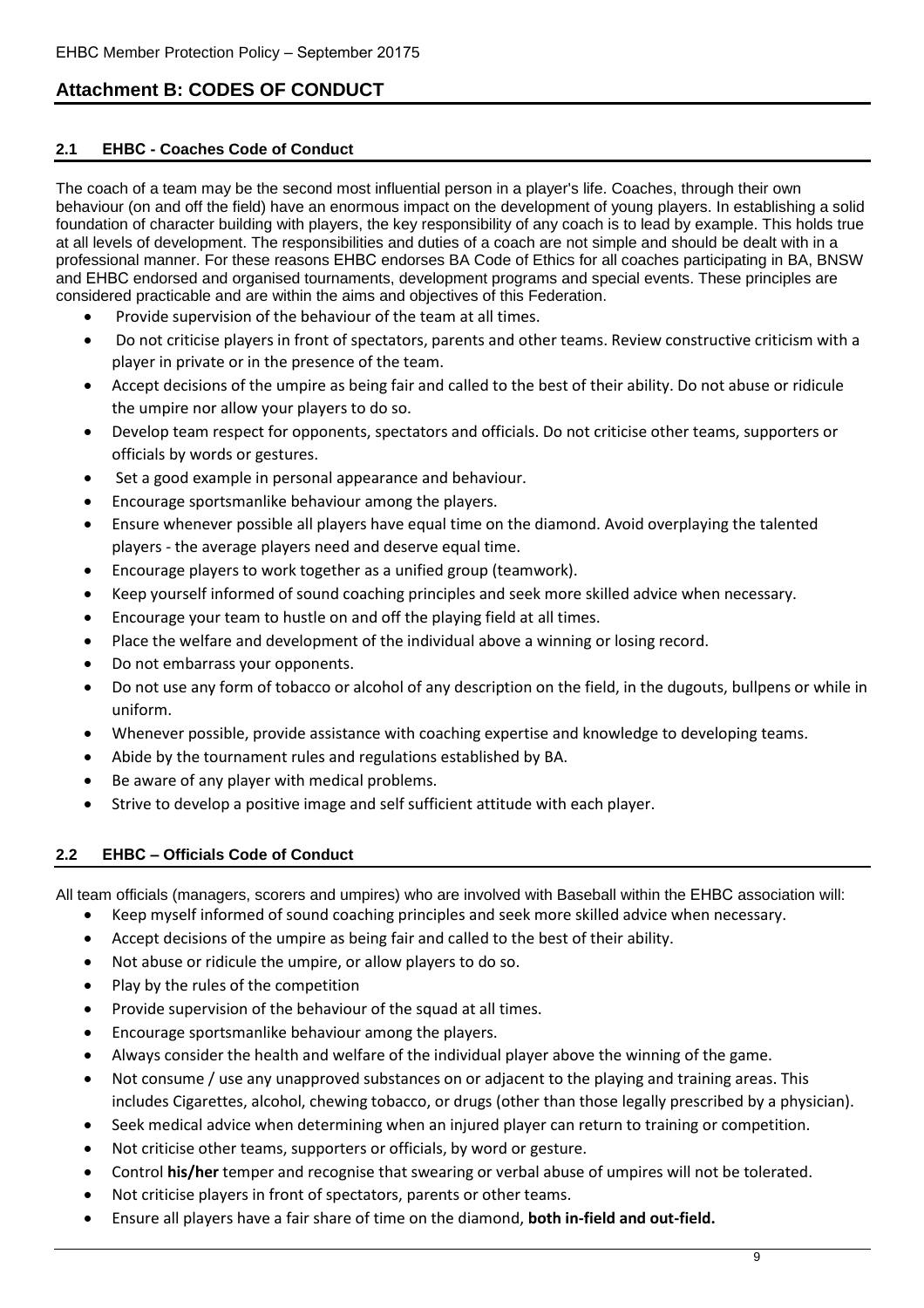EHBC Member Protection Policy – September 2017

- Set a good example in my personal appearance and behaviour.
- Encourage my team to hustle on and off the playing field.
- Treat all players with respect at all times.
- Be fair, considerate, honest and consistent with them.
- Refrain from conduct which could be regarded as harassment towards players, coaches, parents or other officials.
- Be acutely aware of the power that you as an official has with players and other participants and avoid any sexual intimacy with players that could develop as a result.
- Avoid situations which could be regarded as compromising.
- Accept responsibility for all actions taken.
- Avoid situations which may lead to a conflict of interest.
- Ensure any physical contact with players is appropriate to the situation and necessary for the player's skill development.

I understand that the sportsmanship required of me demands that I will:

- Applaud all good plays from either team.
- Never embarrass our opponents.
- Never deliberately provoke a member of the opposing team.
- Accept the decisions of the umpires as being fair and called to the best of their ability.
- Not abuse or ridicule the umpire, or allow my team to do so.
- Not abuse equipment.
- Enforce Baseball NSW Players Code of Conduct

## **2.3 EHBC – Parents/Guardians Code of Conduct**

EHBC has implemented the following Parent Code of Conduct for the important message it holds about the proper role of parents in supporting their child in sports. Parents should read, understand and sign this form prior to their children participating in any East Hills Baseball Assoc. teams or clinics.

Any parent guilty of improper conduct at any game or practice or clinic will be asked to leave the sports facility and be suspended from the following game/session. Repeat violations may cause a multiple game suspension, or the season forfeiture of the privilege of attending all games.

If the offense is considered serious enough then your child's participation with East Hills Baseball Assoc. teams or clinics may be affected as will a failure to sign the Parent Code of Conduct.

The essential elements of character-building and ethics in sports are embodied in the concept of sportsmanship and six core principles or "six pillars of character".:

- 1. Trustworthiness,
- 2. Respect,
- 3. Responsibility,
- 4. Fairness,
- 5. Caring, and
- 6. Good Citizenship.

The highest potential of sports is achieved when competition reflects these "six pillars of character".

## **Parent Code of Conduct**

1. I will not force my child to participate in sports.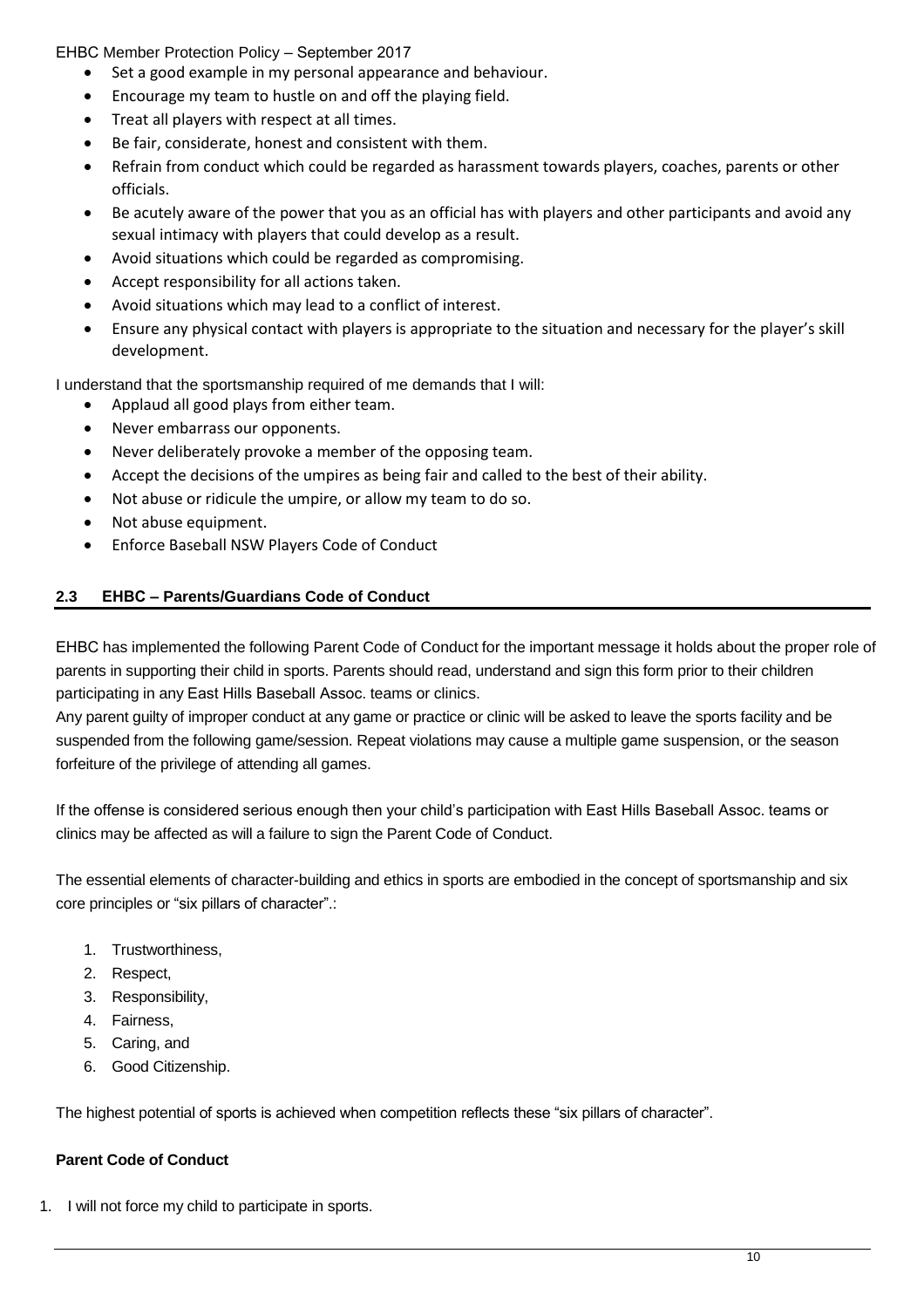- 2. I will remember that children participate to have fun and that the game is for the youth, not adults.
- 3. I will inform the team manager or nominated East Hills Baseball Assoc. official of any physical disability or ailment that may affect the safety of my child or the safety of others.
- 4. I will learn the rules of the game and the policies of the league.
- 5. I (and my guests) will be a positive role model for my child and encourage sportsmanship by showing respect and courtesy, and by demonstrating positive support for all players, coaches, officials and spectators at every game, practice or other sporting event.
- 6. I (and my guests) will not engage in any kind of unsportsmanlike conduct with any official, coach, player, or parent such as booing and taunting; refusing to shake hands; or using profane language or gestures.
- 7. I will not encourage any behaviour's or practices that would endanger the health and well being of the athletes.
- 8. I will teach my child to play by the rules and to resolve conflicts without resorting to hostility or violence.
- 9. I will demand that my child treat other players, coaches, officials and spectators with respect regardless of race, creed, colour, sex or ability and ensure they meet the Player Code of Conduct requirements.
- 10. I will teach my child that doing one's best is more important than winning, so that my child will never feel defeated by the outcome of a game or his/her performance.
- 11. I will praise my child for competing fairly and trying hard, and make my child feel like a winner every time.
- 12. I will never ridicule or yell at my child or other participants for making a mistake or losing a competition.
- 13. I will emphasize skill development and practices and how they benefit my child over winning. I will also deemphasize games and competition in the lower age groups.
- 14. I will promote the emotional and physical wellbeing of the athletes ahead of any personal desire I may have for my child to win.
- 15. I will respect the officials and their authority before/during/after games and will never question, discuss, or confront coaches at the game field, and will take time to speak with coaches at an agreed upon time and place.
- 16. I will demand a sports environment for my child that is free from drugs, tobacco, and alcohol and I will refrain from their use at all sports events.
- 17. I will refrain from coaching my child or other players during games and practices, unless I am one of the official coaches of the team.
- 18. All Communication will be directed to the Team Manager or nominated East Hills Baseball Assoc. Official. **In the case of a dispute, suspected child abuse or inappropriate behaviour, discussion with EHBC's MPIO [ Member Protection Information Officer] is recommended.** Under no circumstances will I communicate either verbally or electronically with a East Hills Baseball Assoc. Coach or Assistant Coach.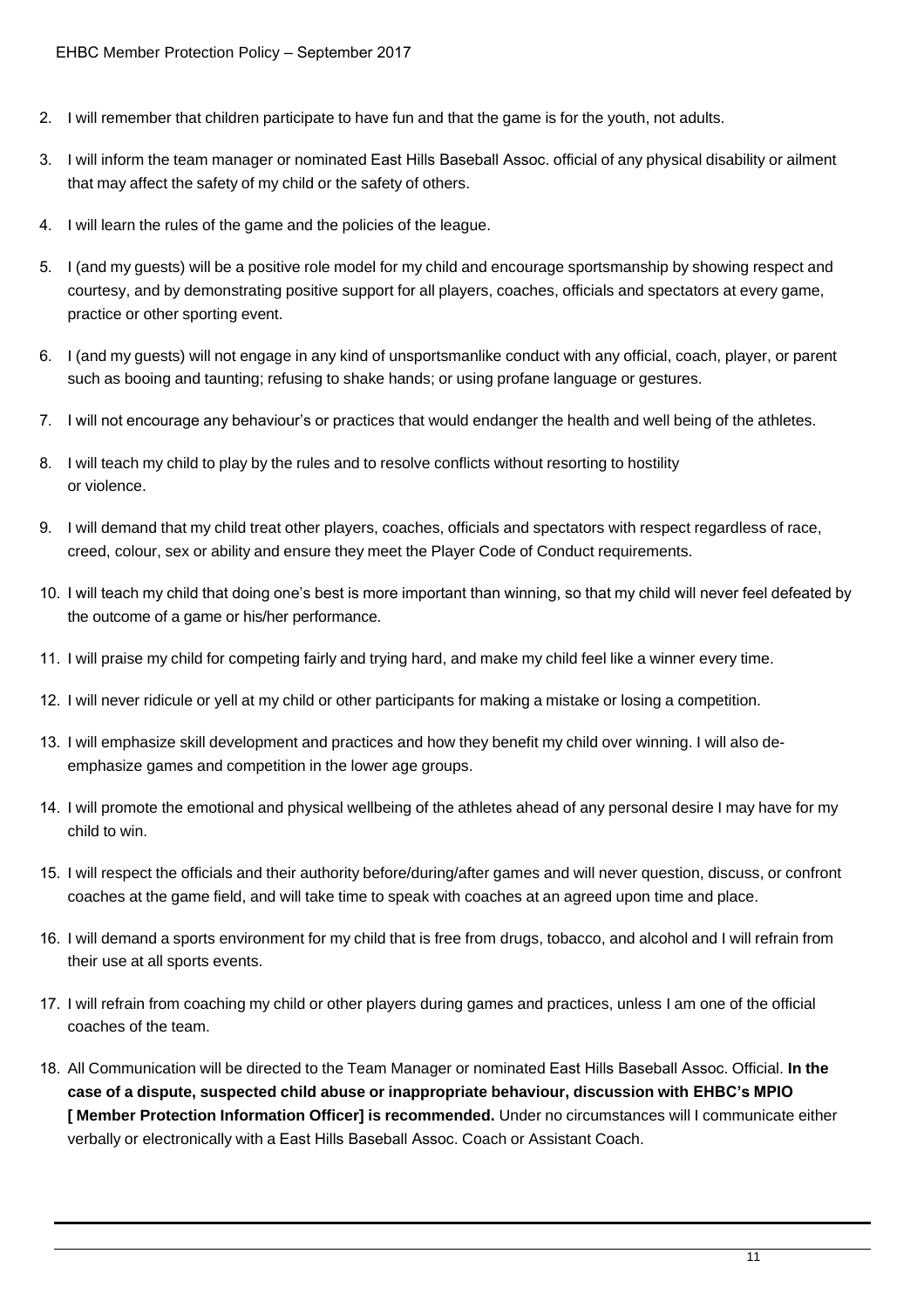## **2.4 EHBC – Players Code of Conduct**

All players representing EHBC are committed to the following Code of Conduct. It requires that you meet high standards as a sportsman, as a team member and as an individual.

## **As an individual participating in any EHBC Club Competition or Representative team, I will:**

- Play by the rules of the competition.
- Accept the recommendations of BNSW regarding safe play and equipment.
- Never argue with an official, or an umpire and accept their decisions as being fair and called to the best of their ability.
- Not consume / use any unapproved substance. This includes cigarettes, alcohol, chewing tobacco, or drugs (other than those legally prescribed by a physician).
- Control my temper. I recognize that swearing or verbal abuse of officials, other players, or spectators will not be tolerated.
- Be responsible for my personal appearance, behaviour and personal hygiene.
- Not cause any loss, or damage to private property, or cause a disturbance to others.
- Behave in a polite and appropriate manner towards others.
- Not invite / allow anyone other than team personnel to remain in restricted areas such as the dugout, unless they have the expressed permission of the team management.
- Refrain from conduct which could be regarded as harassment towards fellow players and coaches.
- Be frank and honest with your coach concerning illness and injury and your ability to train fully within the program requirements.
- At all times avoid intimate relationships with your coach.

## **As a member of any representative or development team, I will:**

- Work hard for myself and my team.
- Co-operate with my own team officials, team mates and opponents.
- Be prompt for training and games.

## **I understand that the sportsmanship required of me demands that I will:**

- Applaud all good plays from either team
- Never deliberately distract, or provoke an opponent.
- Treat all players as I would like to be treated.
- Will not interfere with, bully or take unfair advantage of any other player.
- Will not abuse equipment (mine or others) or throw bats or helmets in frustration

## **2.5 EHBC – Spectators Code of Conduct**

As a spectator in any activity held by or under the auspices of Baseball, a member association or an affiliated club, you must meet the following requirements in regard to your conduct during any such activity or event:

- 1. Respect the decisions of officials and teach young people to do the same.
- 2. Never ridicule or scold a young player for making a mistake. Positive comments are motivational.
- 3. Condemn the use of violence in any form, whether it is by other spectators, coaches, officials or players.
- 4. Show respect for your team's opponents. Without them there would be no game.
- 5. Do not use violence, harassment or abuse in any form (that is, do not use foul language, sledge or harass players, coaches, officials or other spectators).
- 6. Respect the rights, dignity and worth of every person regardless of their gender, ability, cultural background or religion.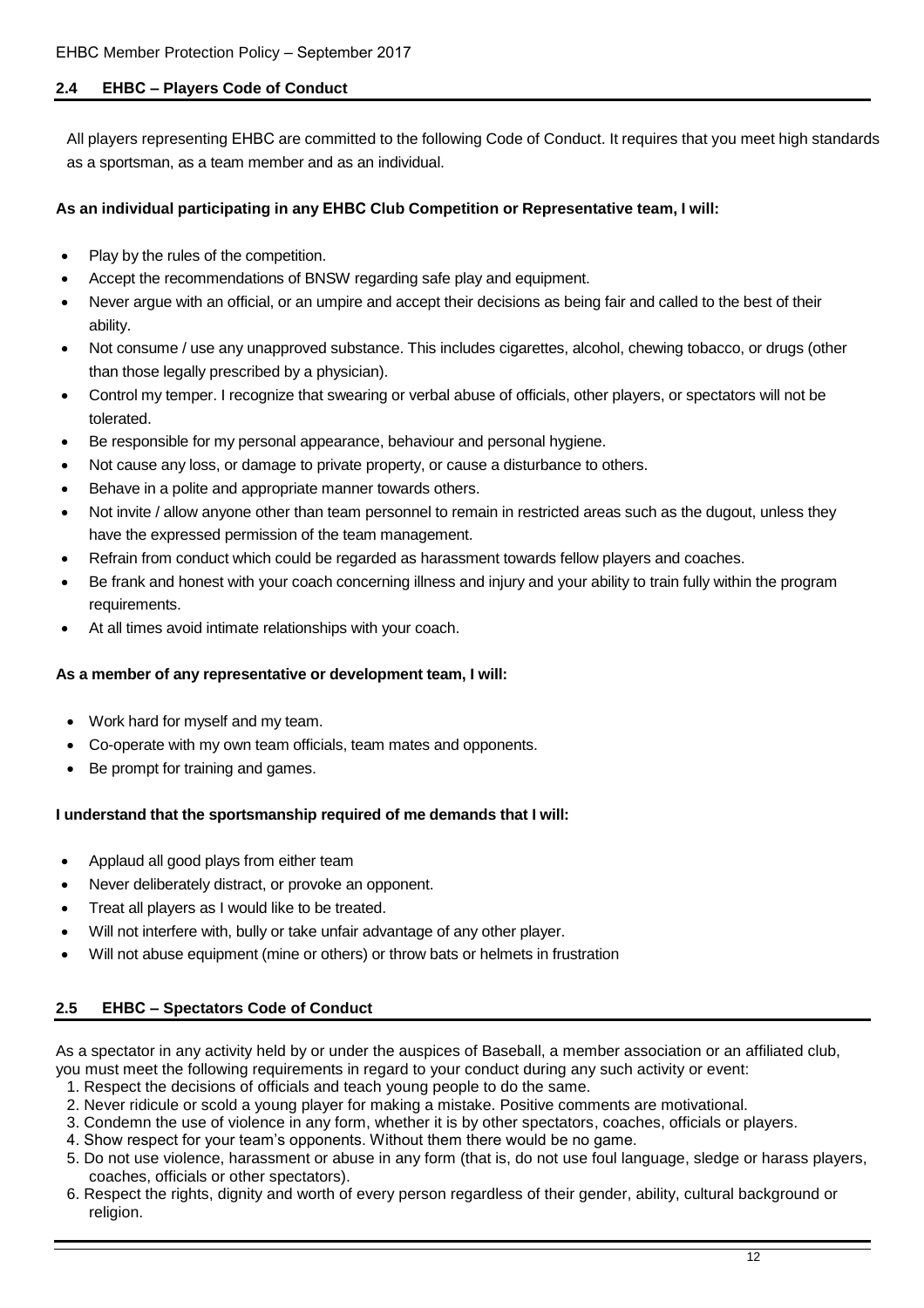# **Attachment C: REPORTING FORMS**

## **RECORD OF COMPLAINT**

| Name of person<br>receiving complaint                    |                                                                                                                         | Date:                                                    |
|----------------------------------------------------------|-------------------------------------------------------------------------------------------------------------------------|----------------------------------------------------------|
| Complainant's Name                                       |                                                                                                                         |                                                          |
|                                                          | Over 18<br>$\Box$                                                                                                       | Under 18                                                 |
| Complainant's contact<br>details                         | Phone:<br>Email:                                                                                                        |                                                          |
| Complainant's role/<br>status in EHBC                    | Administrator (volunteer)<br>$\Box$<br>Athlete/player<br>Coach/Assistant Coach<br>Ш<br>Employee (paid)<br>$\Box$        | Parent<br>Spectator<br><b>Support Personnel</b><br>Other |
|                                                          | Official<br>$\mathbf{I}$                                                                                                |                                                          |
| Name of person<br>complained about                       | Over 18                                                                                                                 | Under 18                                                 |
| Person complained<br>about role/status in<br><b>EHBC</b> | $\Box$<br>Administrator (volunteer)<br>Athlete/player<br>$\Box$<br>Coach/Assistant Coach<br>Employee (paid)<br>Official | Parent<br>Spectator<br>Support Personnel<br>Other        |
| Location/event of alleged<br>issue                       |                                                                                                                         |                                                          |
| Description of alleged<br>issue                          |                                                                                                                         |                                                          |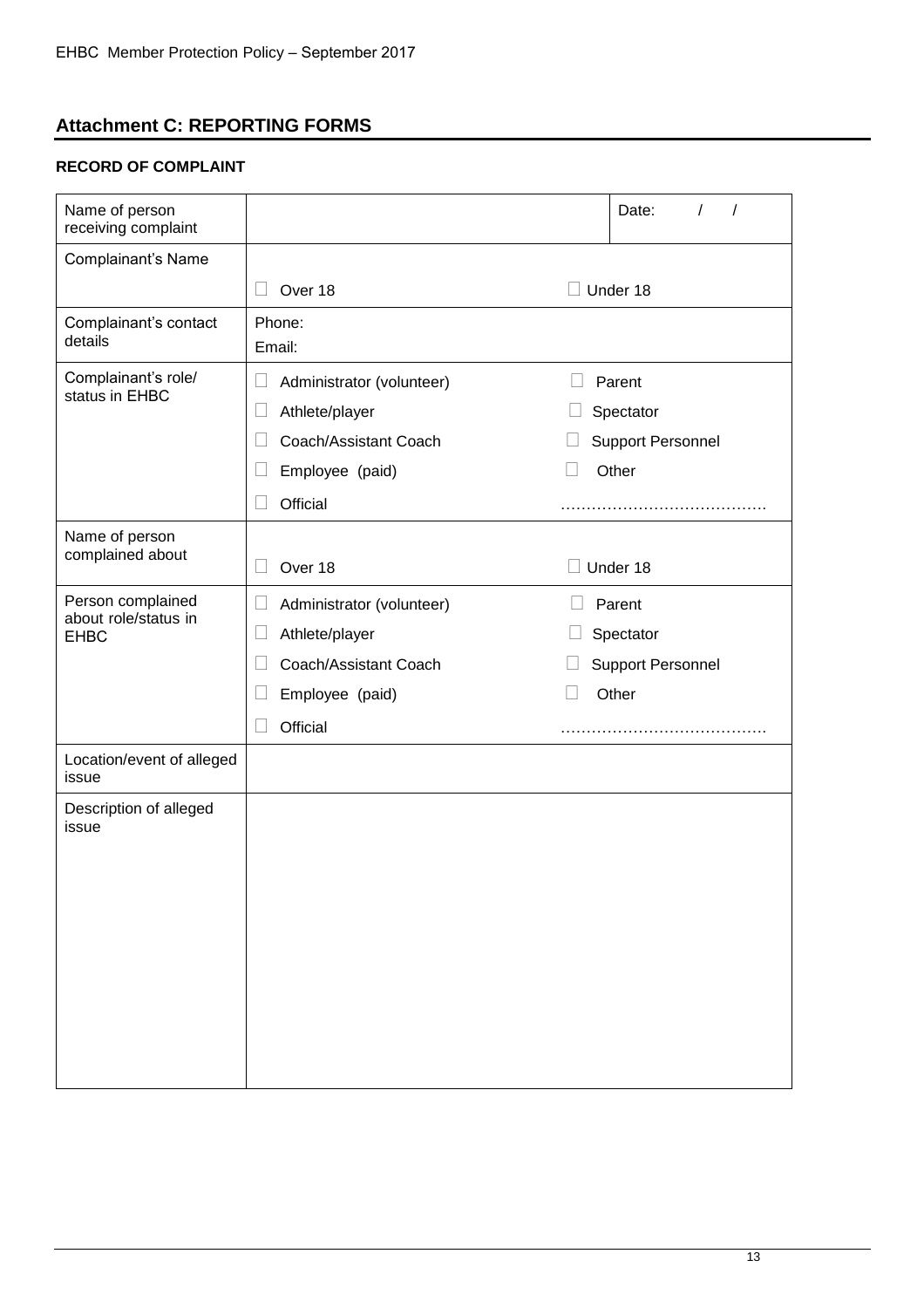# EHBC Member Protection Policy – September 2017

| Nature of complaint<br>(category/basis/grounds) | Discrimination<br>$\Box$ Harassment or $\Box$ |                           |                           |  |
|-------------------------------------------------|-----------------------------------------------|---------------------------|---------------------------|--|
|                                                 | $\Box$ Sexual/sexist                          | $\Box$ Selection dispute  | Coaching methods          |  |
| Can tick more than one<br>box                   | Sexuality<br>$\Box$                           | $\Box$ Personality clash  | Verbal abuse              |  |
|                                                 | $\Box$ Race                                   | <b>Bullying</b><br>$\Box$ | $\Box$ Physical abuse     |  |
|                                                 | Religion                                      | <b>Disability</b>         | Victimisation             |  |
|                                                 | $\Box$ Pregnancy                              | Child Abuse               | Unfair decision<br>$\Box$ |  |
|                                                 |                                               |                           |                           |  |
| What they want to<br>happen to fix issue        |                                               |                           |                           |  |
|                                                 |                                               |                           |                           |  |
|                                                 |                                               |                           |                           |  |
| Information provided to<br>them                 |                                               |                           |                           |  |
|                                                 |                                               |                           |                           |  |
|                                                 |                                               |                           |                           |  |
| Resolution and/or action<br>taken               |                                               |                           |                           |  |
|                                                 |                                               |                           |                           |  |
|                                                 |                                               |                           |                           |  |
| Follow-up action                                |                                               |                           |                           |  |
|                                                 |                                               |                           |                           |  |
|                                                 |                                               |                           |                           |  |
|                                                 |                                               |                           |                           |  |

Signed by Complaints Officer (or MPIO): ……………………………………………

Name of Complaints Officer (or MPIO): **www.material.community.org/**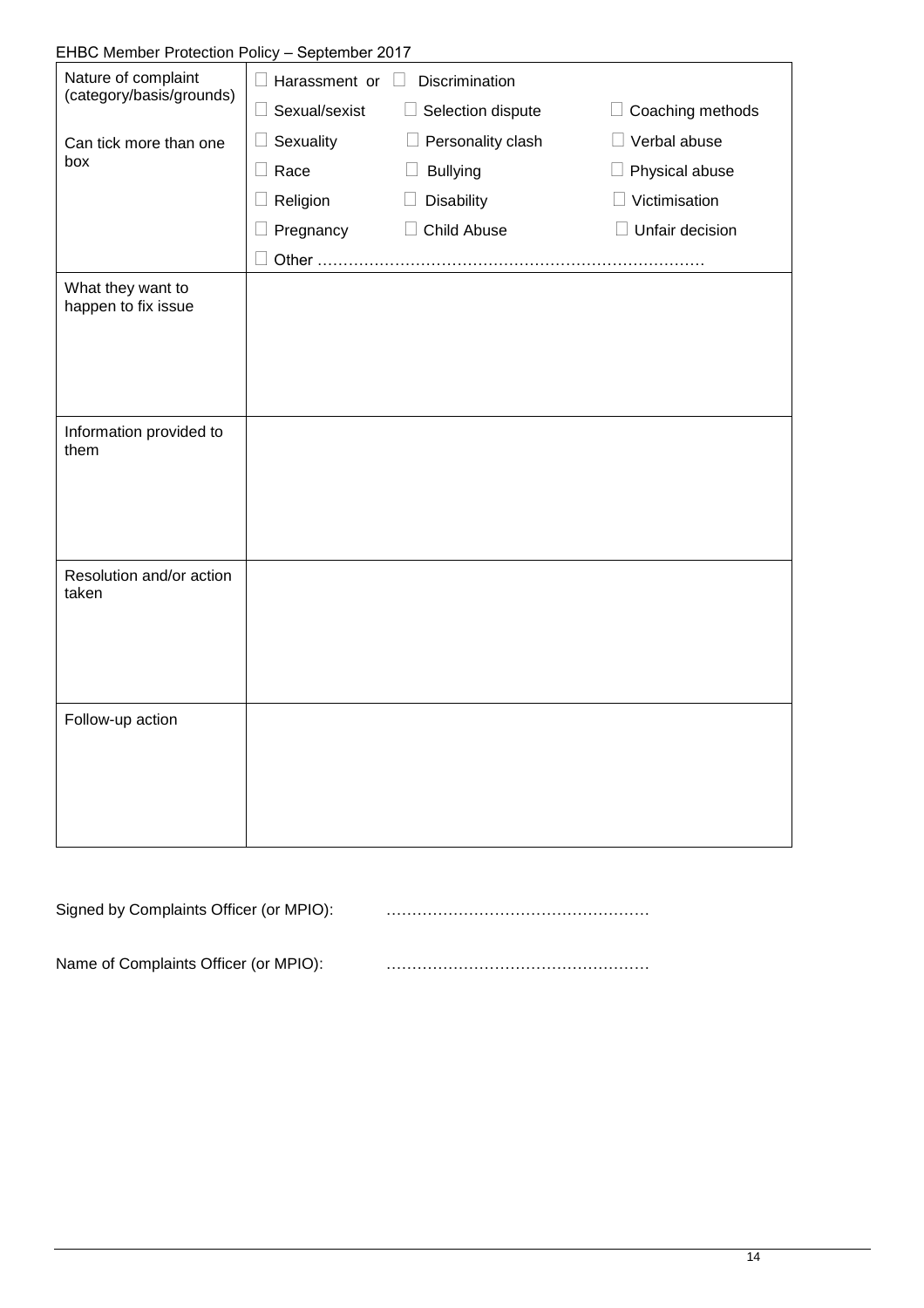# **Attachment D: COMPLAINT HANDLING PROCEDURES**

## **Attachment D1: COMPLAINTS PROCEDURE**

All complaints will be kept confidential and will not be disclosed to another person without the complainant's consent except if law requires disclosure or if disclosure is necessary to effectively deal with the complaint.

Individuals and organisations may also pursue their complaint externally under anti-discrimination, child protection or other relevant legislation.

If you wish to remain anonymous, EHBC may have difficulty assisting you to resolve your complaint. Procedural fairness (natural justice) means that EHBC is required to provide the person/people you have complained about with full details of the complaint so they have a fair chance to respond.

## **INFORMAL APPROACHES**

## **Step 1: Talk with the other person (where this is reasonable and appropriate)**

In the first instance, you (the Complainant) should try to sort out the problem with the person or people involved (respondent) if you feel able to do so.

## **Step 2: Contact a Member Protection Information Officer**

Talk with one of our *Member Protection Information Officers (MPIOs)* if:

- the first step is not possible/reasonable;
- you are not sure how to handle the problem by yourself;
- you want to talk confidentially about the problem with someone and obtain more information about what you can do; or
- the problem continues after you tried to approach the person or people involved.

*Our MPIOs contact details can be found on the EHBC website www.easthills.baseball.com.au* The *MPIO* will:

- take confidential notes about your complaint;
- try to find out the facts of the problem;
- ask what outcome/how you want the problem resolved and if you need support;
- provide possible options for you to resolve the problem;
- act as a support person if you so wish;
- refer you to an appropriate person (e.g. Mediator) to help you resolve the problem, if necessary;
- inform the relevant government authorities and/or police if required by law to do so;
- maintain confidentiality.

## **Step 3: Outcomes from initial contact**

After talking with the *MPIO* you may decide:

- there is no problem;
- the problem is minor and you do not wish to take the matter forward;
- to try and work out your own resolution (with or without a support person such as an *MPIO*); or
- to seek a mediated resolution with the help of a third person (such as a mediator); or
- to seek a formal approach.

## **FORMAL APPROACHES**

## **Step 4: Making a Formal complaint**

If your complaint is not resolved or informal approaches are not appropriate or possible, you may:

- make a formal complaint in writing to *EHBC's Complaints Officer. Contact details of EHBC's Complaints Officer can be found in EHBC's website www.[easthills.bas](http://www.rhbl.com.au/)eball.com.au*
- approach a relevant external agency such as an anti-discrimination commission, for advice.

On receiving a formal complaint and based on the material you have provided, the *Complaints Officer* will decide whether: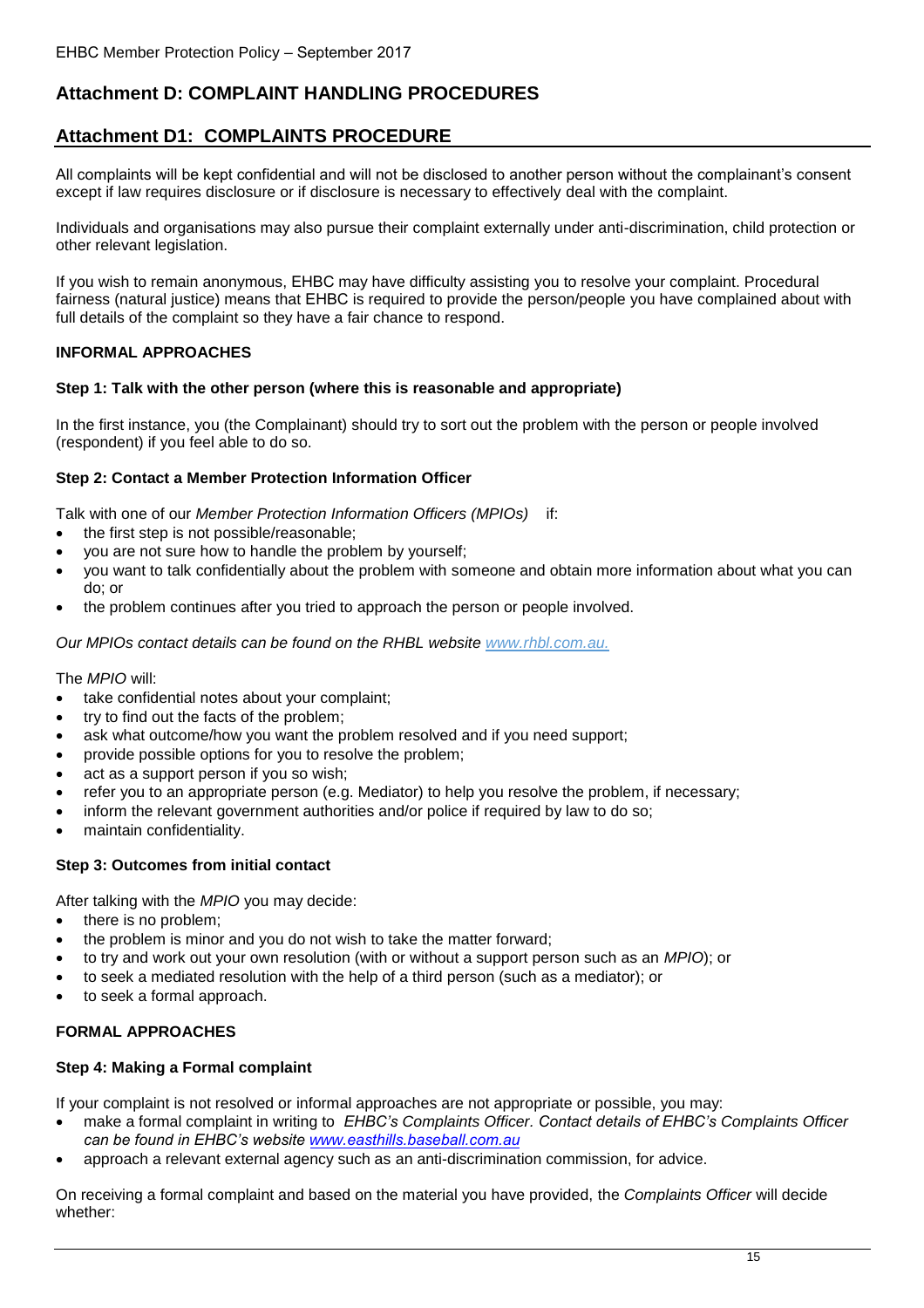- she or he are the most appropriate person to receive and handle the complaint;
- the nature and seriousness of the complaint warrants a formal resolution procedure;
- to appoint a person to **investigate** (gather more information on) the complaint;
- to refer the complaint to mediation;
- to refer the complaint to a hearings tribunal;
- to refer the matter to the police or other appropriate authority; and/or
- to implement any interim arrangements that will apply until the complaint process set out in these Procedures is completed.

In making the decision(s) outlined above, the *Complaints Officer* will take into account:

- whether they have had any personal involvement in the circumstances which means that someone else should handle the complaint;
- your wishes, and the wishes of the respondent, regarding the manner in which the complaint should be handled;
- the relationship between you and the respondent (for example an actual or perceived power imbalance between you and the respondent);
- whether the facts of the complaint are in dispute; and
- the urgency of the complaint, including the possibility that you will be subject to further unacceptable behaviour while the complaint process is underway.

If *the Complaints Officer* is the appropriate person to handle the complaint they will, to the extent that these steps are necessary:

- put the information they've received from you to the person/people you're complaining about and ask them to provide their side of the story;
- decide if they have enough information to determine whether the matter alleged in your complaint did or didn't happen; and/or
- determine what, if any, further action to take. This action may include disciplinary action in accordance with this policy.

#### **Step 5: Investigation of the complaint**

- An investigator appointed under Step 4 will conduct an investigation and provide a written report to *the Complaints Officer or tribunal* who will determine what further action to take. Attachment D3 describes the investigation process;
- If the complaint is to be referred to mediation, a qualified, professional Mediator would need to be appointed and the mediation will be conducted in accordance with the rules set by the Mediator. If the Mediator is not providing the mediation service on a voluntary (free of charge) basis, then the parties will first have to agree to share the costs of the mediation equally, regardless of the outcome of the mediation. The mediation process is explained in Attachment D2;
- If the complaint is referred to a hearings tribunal, the hearing will be conducted in accordance with *Attachment D5 and EHBC's Rules for Disciplinary Tribunal Hearings.*
- If the complaint is referred to the police or other appropriate authority, *EHBC* will use its best endeavours to provide all reasonable assistance required by the police or other authority.

## **Step 6: Reconsideration of initial outcome/investigation or appeal**

If, under the formal complaint process, mediation is unsuccessful, you may request that *the Complaints Officer*  reconsider the complaint in accordance with **Step 3**.

You or the respondent(s) may be entitled to appeal. The grounds and process for appeals under this Policy are set out in *Attachment D5.*

## **Step 7: Documenting the resolution**

*Depending on the process followed, either the Complaints Officer or Chairperson of the EHBC Disciplinary Tribunal* will document the complaint, the process and the outcome. This document will be stored in a confidential and secure place. If the complaint was dealt with at a state/district level, the information will be stored in the state association office. If the matter is of a serious nature, or if the matter was escalated to and/or dealt with at the national level, the original document will be stored at the national office with a copy stored at the state office.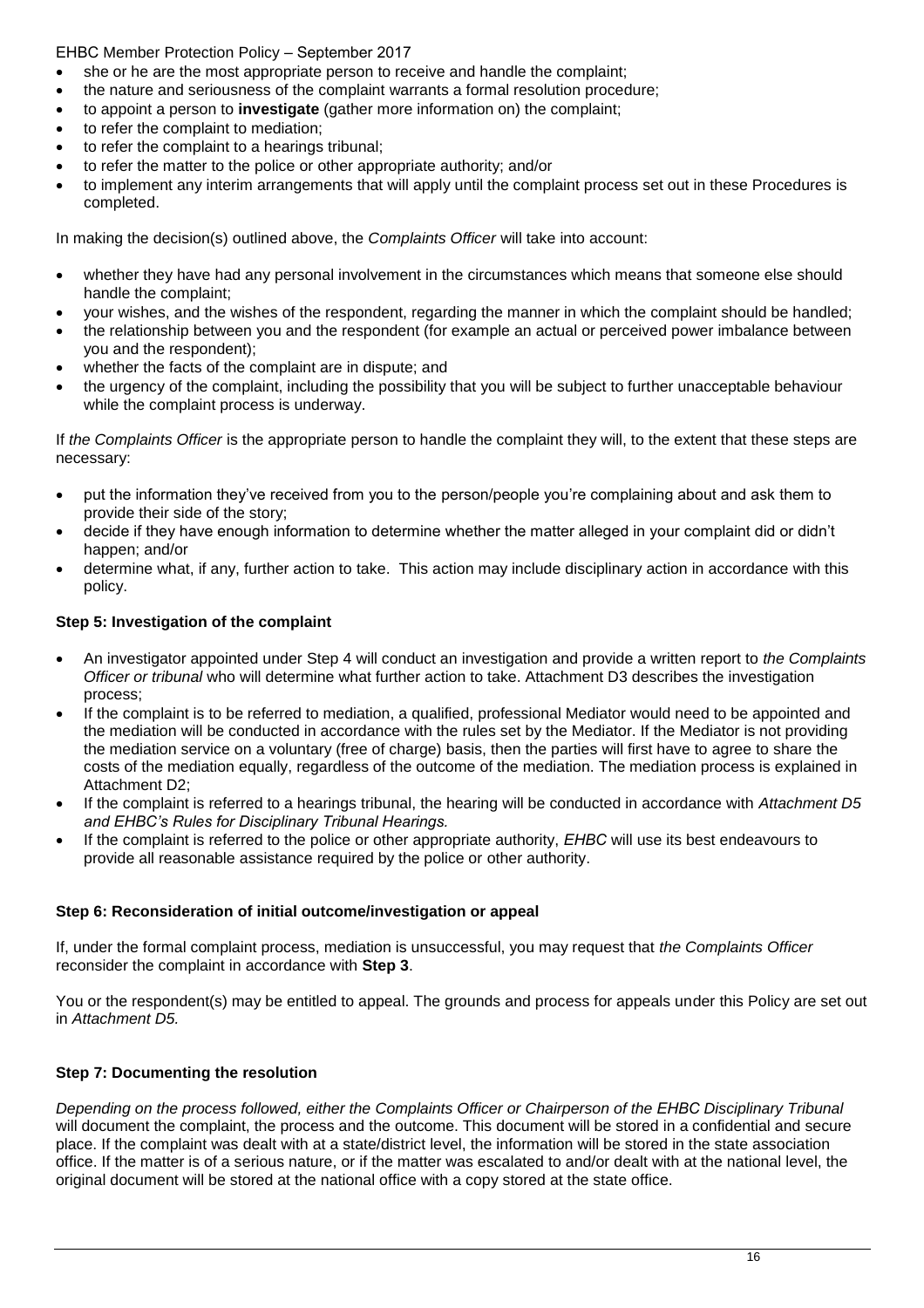## **EXTERNAL APPROACHES**

There are a range of other options available depending on the nature of your complaint. If you feel that you have been harassed or discriminated against, you can seek advice from your State or Territory anti-discrimination commission without being obliged to make a formal complaint. If the commission advises you that the problem appears to be harassment within its jurisdiction, you may lodge a formal complaint with the commission.

Once a complaint is received by an anti-discrimination commission, it will investigate. If it appears that unlawful harassment or discrimination has occurred, the commission will conciliate the complaint confidentially. If this fails, or is inappropriate, the complaint may go to a formal hearing where a finding will be made. The tribunal will decide upon what action, if any, will be taken. This could include financial compensation for such things as distress, lost earnings or medical and counselling expenses incurred.

If you do lodge a complaint under anti-discrimination law, you may use an appropriate person (e.g. an *MPIO*) as a support person throughout the process. It is also common to have a legal representative, particularly at the hearing stage of a complaint.

You could also approach another external agency such as the police.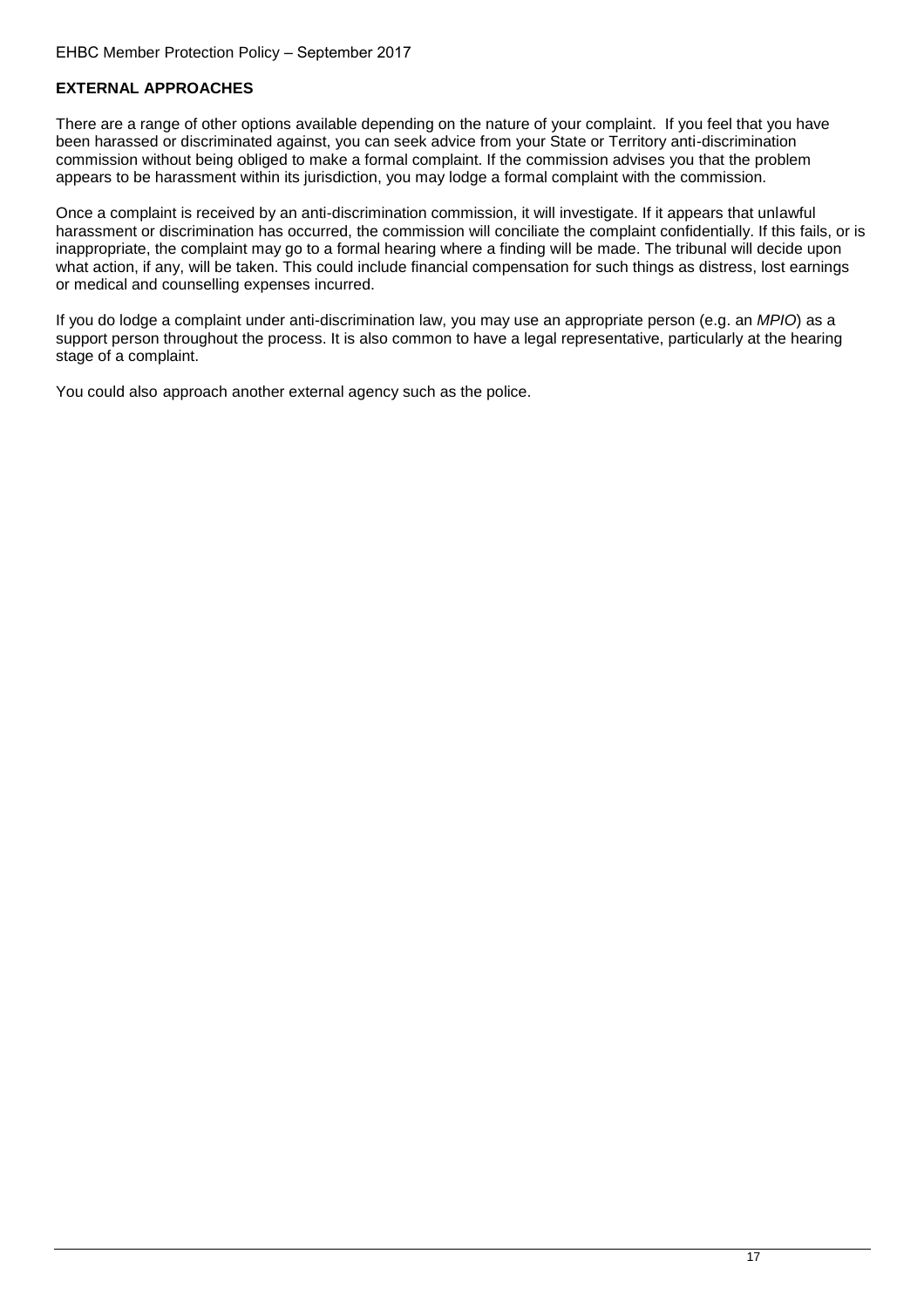## **Attachment D2: MEDIATION**

Mediation is a process during which people in conflict are helped to communicate with each other to identify the areas of dispute and to make decisions about resolving it. This attachment outlines the general procedure of mediation that will be followed by EHBC

- 1. If mediation is chosen, the *Complaints Officer* will, in consultation with the complainant and the respondent(s), arrange for a mediator.
- 2. The mediator's role is to assist the complainant and respondent(s) reach an agreement on how to resolve the problem. The mediator, in consultation with the complainant and respondent(s), will choose the procedures to be followed during the mediation. At a minimum, an agenda of issues for discussion will be prepared by the mediator.
- 3. The mediation will be conducted confidentially and without prejudice to the rights of the complainant and the respondent(s) to pursue an alternative process if the complaint is not resolved.
- 4. At the end of a successful mediation the mediator will prepare a document that sets out the agreement reached and the parties will each sign that document as a record of their agreement.
- 5. If the complaint is not resolved by mediation, the complainant may:
	- a. Write to *Complaints Officer* to request that the *Complaints Officer* reconsider the complaint in accordance with **Step 3**; *or*
	- b. Approach an external agency such as an anti-discrimination commission.
- 6. Mediation will **not** be recommended if:
	- a. The respondent has a completely different version of the events and will not deviate from these;
	- b. The complainant or respondent are unwilling to attempt mediation;
	- c. Due to the nature of the complaint, the relationship between the complainant and the respondent(s) or any other relevant factors, the complaint is not suitable for mediation; or
	- d. The matter involves proven serious allegations, regardless of the wishes of the Complainant.
	- e. The complainant and the respondent are not willing to share equally the costs of the mediation if the Mediator is not providing the service on a voluntary basis.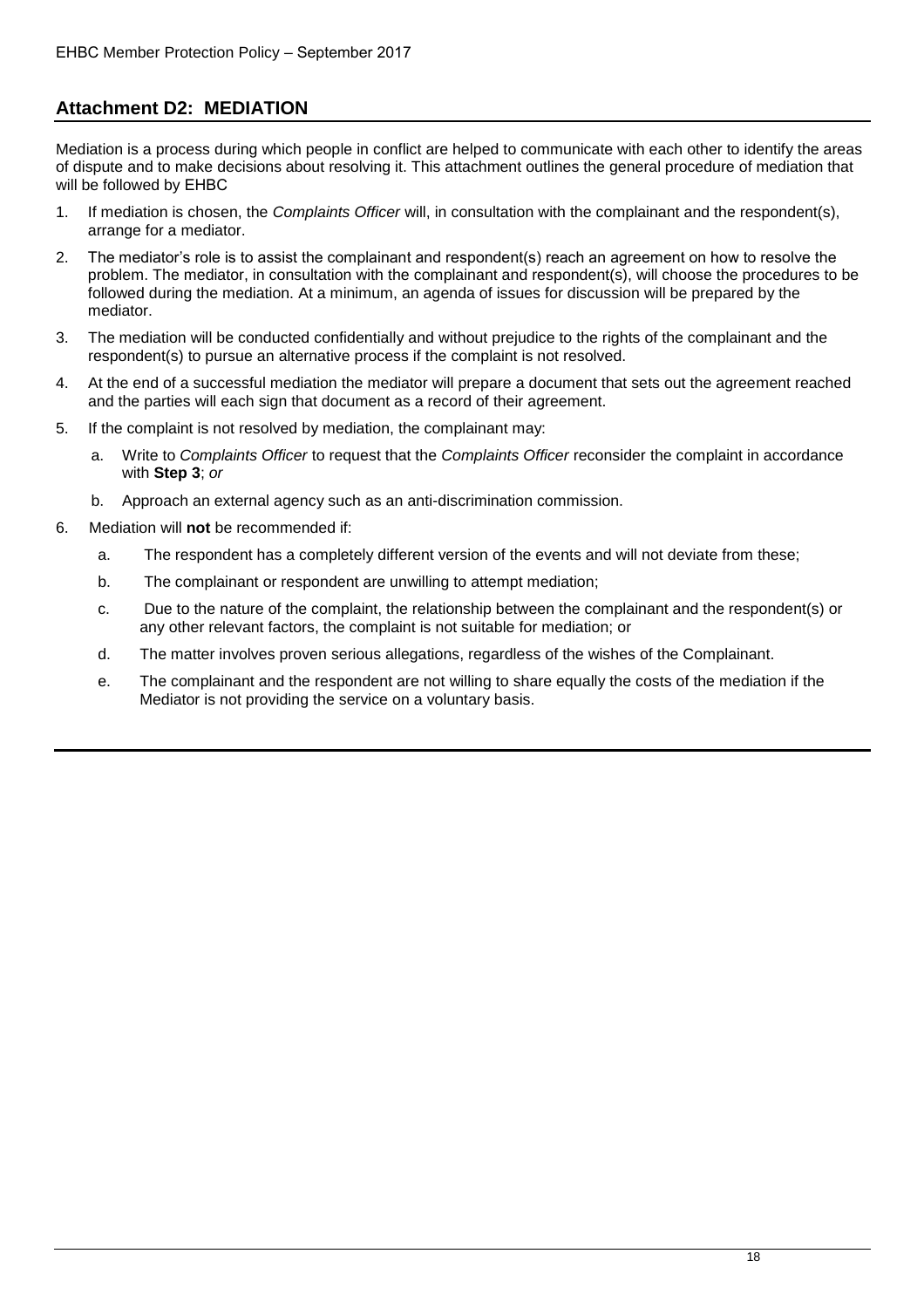# **Attachment D3: INVESTIGATION PROCESS**

If an investigation needs to be conducted to gather more information the following steps will be followed:

- 1. The *Complaints Officer* will provide a written brief to the investigator clarifying terms of engagement and roles and responsibilities. The investigator will:
	- 1.1 Interview the complainant and record the interview in writing.
	- 1.2 Convey full details of the complaint to the respondent (s) so that they can respond.
	- 1.3 Interview the respondent to allow them to answer the complaint, and record the interview in writing.
	- 1.4 Obtain statements from witnesses and other relevant evidence to assist in a determination, if there is a dispute over the facts
	- 1.5 Make a finding as to whether the complaint is:
		- substantiated (there is sufficient evidence to support the complaint);
		- inconclusive (there is insufficient evidence either way);
		- unsubstantiated (there is sufficient evidence to show that the complaint is unfounded); and/or
		- mischievous, vexatious or knowingly untrue.
	- 1.6 Provide a report to *the Complaints Officer or tribunal (as the case requires)* documenting the complaint, investigation process, evidence, finding and, if requested, recommendations.
- 2. Where a tribunal is not convened to hear and determine the matter, the *Complaints Officer* will provide a report to the complainant and the respondent(s) documenting the complaint, the investigation process and summarising key points that are substantiated, inconclusive, unsubstantiated and/or mischievous.
- 3. The complainant and the respondent(s) will be entitled to support throughout this process from their chosen support person/adviser (e.g. *MPIO* or other person).
- 4. The complainant and the respondent(s) may have the right to appeal against any decision based on the investigation. Information on our appeals process is in *Attachment D5.*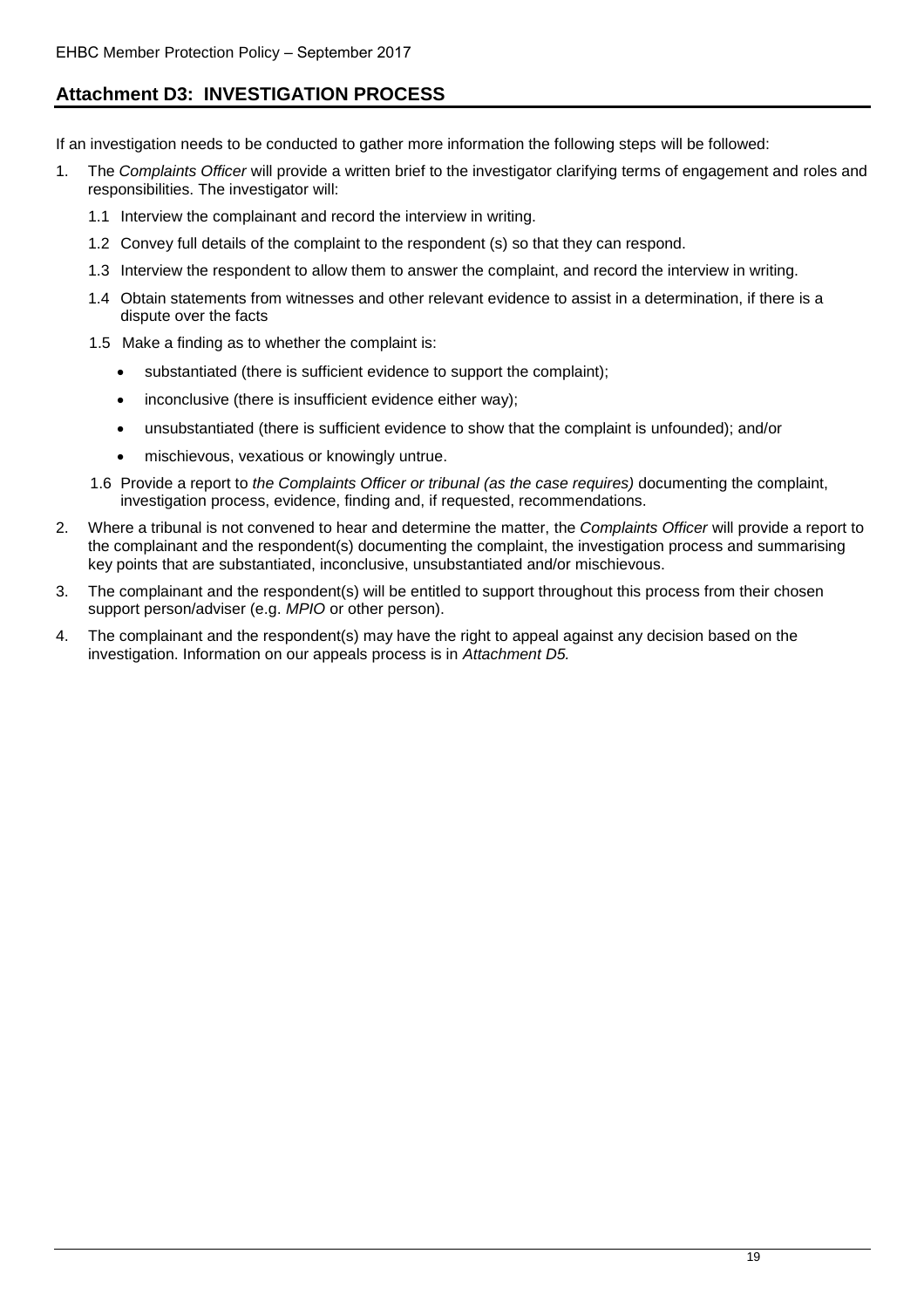# **Attachment D4: PROCEDURE FOR HANDLING ALLEGATIONS OF CHILD ABUSE**

An allegation of child abuse is a very serious matter and must be handled with a high degree of sensitivity. It is not the responsibility of anyone working in *EHBC* in a paid or unpaid capacity to decide whether or not child abuse has taken place. However, there is a responsibility to act on any concerns by reporting these to the appropriate authorities. The following outlines the key steps for a person working in EHBC to follow. More information can be obtained from State or Territory government agencies.

## **Step 1 – Initial Receipt of an Allegation**

If a child or young person discloses an allegation involving harm or abuse to them or another child, then it is crucial that you:

- Stay calm;
- Listen, be supportive and do not dispute what the child says;
- Reassure the child that what has occurred is not the fault of the child;
- Be honest with the child and explain that other people may need to be told in order to stop what is happening;
- Ensure you are clear about what the child has said but do not elicit detailed information, ask leading questions or offer an opinion;
- Act promptly to accurately record the discussion in writing;
- Do not discuss the details with any person other than those detailed in these procedures; and
- Do not contact the alleged offender.

## **Step 2 – Report allegations**

- Immediately report any allegation or disclosure of child abuse or situation involving a child at risk of harm, to the police and/or government child protection agency. You may need to report to both.
- Contact the relevant child protection agency or police for advice if there is **any** doubt about whether the complaint should be reported (for example, the allegation may relate to poor/inappropriate practice).
- If the child's parent/s is suspected of committing the abuse, you should report the allegation to the relevant government agency.
- If the allegation involves anyone to whom EHBC's policy applies, then also report the allegation to the MPIO or *Complaints Officer* of *EHBC* so that they can manage the situation (e.g. contact the parents following advice from the authorities, deal with any media enquiries and manage steps 3 and 4).

## **Step 3 – Protect the child and manage the situation**

- The complaint handler at EHBC (the CO or some other person appointed to handle the complaint) will assess the risks and take interim action to ensure the child's/children's safety. Action that *EHBC* may implement includes redeployment of the alleged offender to a non-child related position, supervision of the alleged offender or removal/suspension from their duties until the allegations are finally determined. *Please be aware it is not the MPIO's role to undertake action such as redeploying someone and seek legal advice if person is in a paid employment.*
- The complaint handler will consider the kind of support that the child/ren and parents may need (e.g. counselling, helplines, support groups).
- An *MPIO* will address the support needs of the alleged offender.
- The complaint handler with the approval of the EHBC Board will also put in place measures to protect the child and the person against whom the complaint is made from victimisation and gossip. If the (respondent) person is stood down, it should be made clear to any persons aware of the incident that this does not mean the respondent is guilty and a proper investigation will be undertaken.

## **Step 4 – Internal action**

- Where there is an allegation made against a person to whom this policy applies, there may be three types of investigations:
	- o Criminal (conducted by police)
	- o Child protection (conducted by child protection authority)
	- o Disciplinary or misconduct (conducted by *EHBC* )
- Irrespective of the findings of the child protection and/or police inquiries, *EHBC* will assess the allegation to decide whether the person should be reinstated, banned, have their employment or position terminated or any other action.
- The decision-maker(s) will be *the EHBC Disciplinary tribunal* or the Board of *EHBC* and it will consider all the information, including the findings of the police, government agency and/or court, and determine a finding,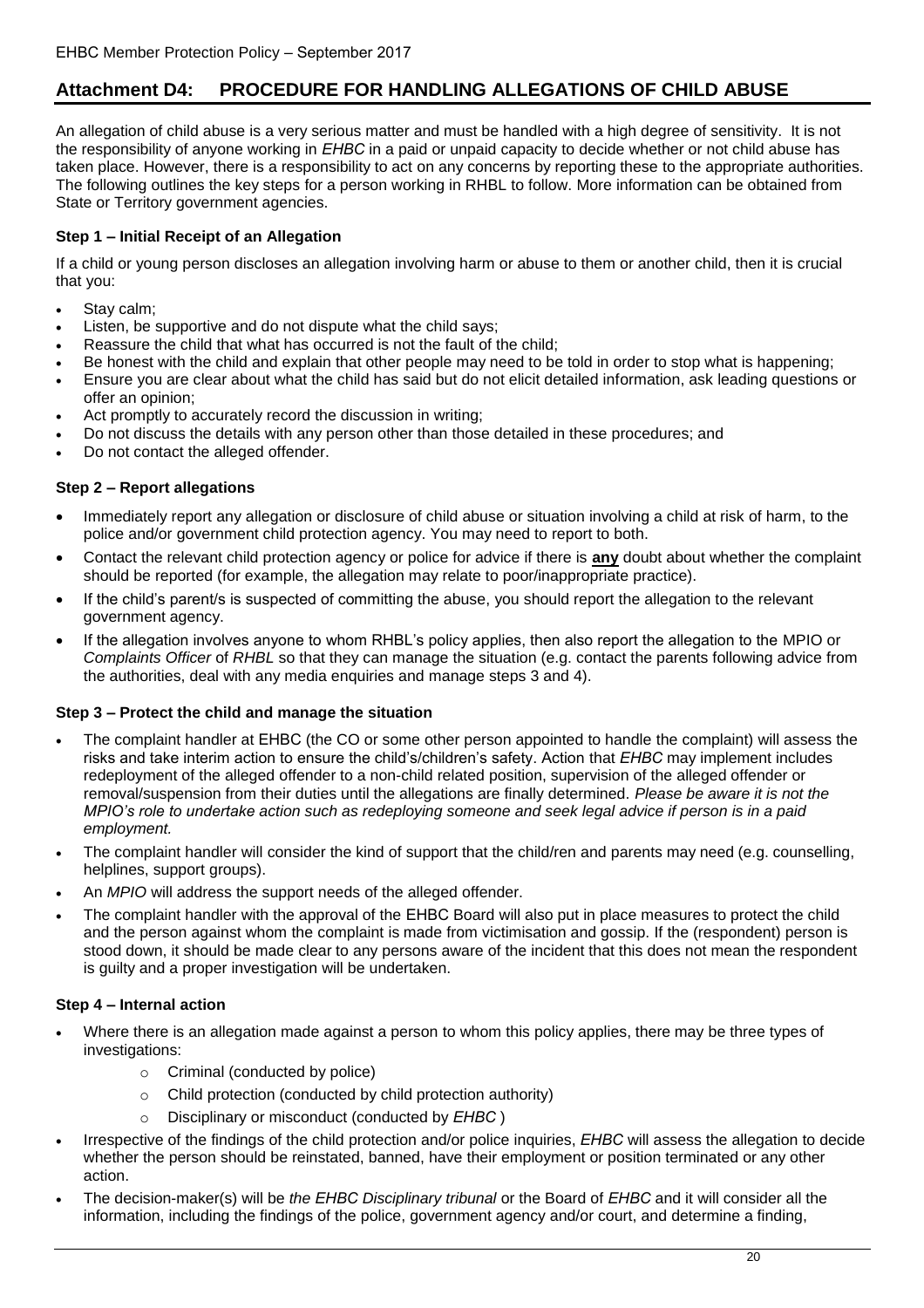- recommend action and explain its rationale for the action. This may be a difficult decision particularly where there is insufficient evidence to uphold any action by the police.
- If disciplinary action is to be taken, the procedures outlined in Clause 10 of the MPP will be followed.
- If disciplinary action is taken, then *EHBC* will advise and provide a report to the relevant government authority should this be required (e.g. the NSW Commission for Children and Young People requires notification of relevant employment proceedings).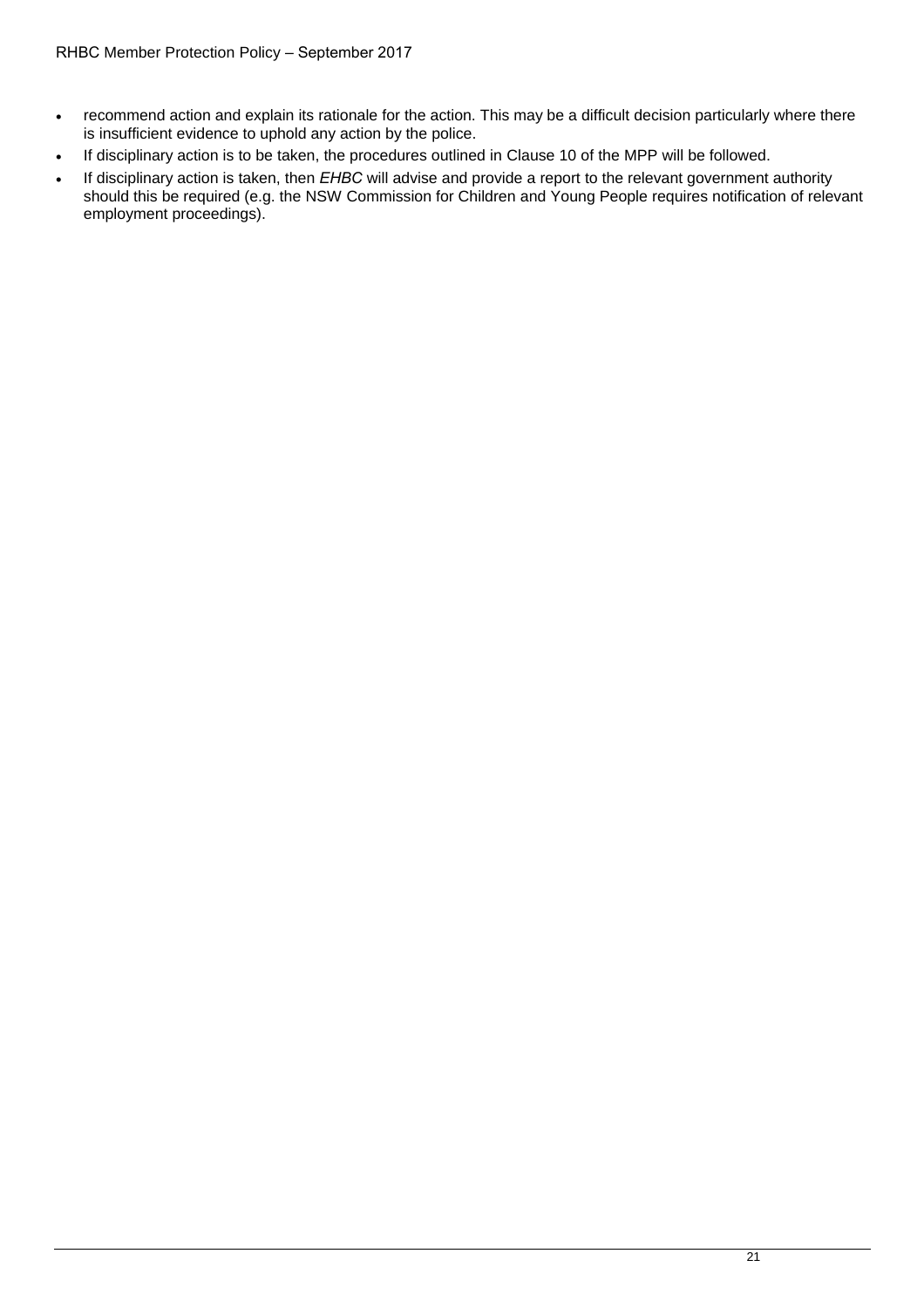# **Attachment D5: HEARINGS & APPEALS TRIBUNAL PROCEDURE**

The following will be followed by hearings tribunals established by RHBL to hear member protection related complaints.

## **Preparation for Tribunal Hearing**

- *1.* A Tribunal Panel will be constituted following the rules outlined in *EHBC* Constitution, to hear a complaint that has been referred to it by the *Complaints Officer.* The number of Tribunal members required to be present throughout the hearing will be not less than 3.
- *2.* The Tribunal members will be provided with a copy of all the relevant correspondence, reports or information received and sent by the *Complaints Officer* as well as copies of any reports prepared by an investigator relating to the complaint/allegations.
- *3.* The Tribunal will be scheduled as soon as practicable, but must allow adequate time for the person being complained about (respondent(s)) to prepare their case for the hearing.
- *4.* The Tribunal will not include any person who has any actual or perceived conflict of interest, or bias regarding the matter.
- *5.* The *Complaints Officer* will inform the respondent(s) in writing that a tribunal hearing will take place. The notice will outline:
	- That the person has a right to appear at the tribunal hearing to defend the complaint/allegation;
	- Details of the complaint, and details of all allegations and the clause of any policy or rule allegedly breached;
	- The date, time and venue of the tribunal hearing;
	- That they can make either verbal or written submissions to the Tribunal;
	- That they may arrange for witnesses to attend the Tribunal in support of their position (statutory declarations of witnesses not available or from character witnesses may also be provided to the Tribunal);
	- An outline of any possible penalties that may be imposed if the complaint is found to be true; and
	- That legal representation will not be allowed. *If the respondent is a minor, they should have a parent or guardian present.*

A copy of any information / documents that have been given to the Tribunal (e.g. investigation report findings) will also be provided to the respondent.

The respondent(s) will be allowed to participate in all *EHBC* activities and events, pending the decision of the Tribunal, including any available appeal process, unless the *Complaints Officer* believes it is necessary to exclude the respondent(s) from all or some EHBC activities and events, after considering the nature of the complaint.

- 6. The *Complaints Officer* will notify the complainant in writing that a tribunal hearing will take place. The notice will outline:
	- That the person has a right to appear at the tribunal hearing to support their complaint;
	- Details of the complaint, including any relevant rules or regulations the respondent is accused of breaching
	- The date, time and venue of the tribunal hearing;
	- That they can make either verbal or written submissions to the Tribunal;
	- That they may arrange for witnesses to attend the Tribunal in support of their position (or provide statutory declarations from witnesses unable to attend); and
	- That legal representation will not be allowed. *If the complainant is a minor, they should have a parent or guardian present.*

A copy of any information / documents that have been given to the Tribunal (e.g. investigation report findings) will also be provided to the complainant.

- 7. If the complainant believes the details of the complaint are incorrect or insufficient they should inform the *Complaints Officer* as soon as possible so that the respondent and the Tribunal Panel members can be properly informed of the complaint.
- 8. It is preferable that the Tribunal include at least one person with knowledge or experience of the relevant laws/rules (e.g. Discrimination).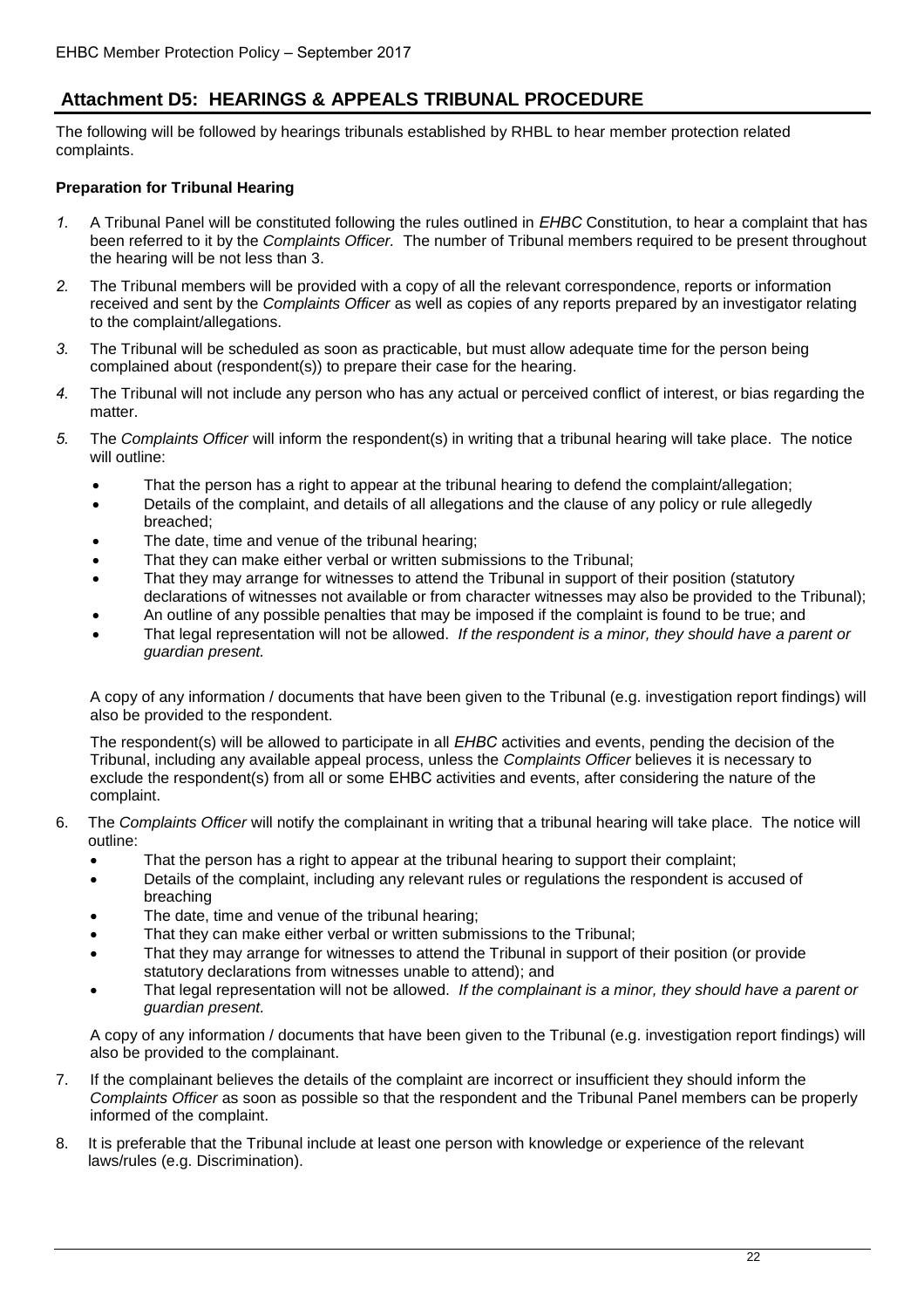## **Tribunal Hearing Procedure**

- 9. The following people will be allowed to attend the Tribunal Hearing:
	- The Tribunal members;
	- The respondent(s);
	- The complainant;
	- Any witnesses called by the respondent;
	- Any witnesses called by the complainant;
	- Any parent / guardian or support person required to support the respondent or the complainant.
- 10. If the respondent(s) is not present at the set hearing time and the Tribunal Chairperson considers that no valid reason has been presented for their absence, the Tribunal Hearing will continue subject to the Tribunal Chairperson being satisfied that all Tribunal notification requirements have been met.
- 11. If the Tribunal Chairperson considers that a valid reason for the non-attendance of the respondent(s) has been presented, or the Tribunal Chairperson does not believe the Tribunal notification requirements have been met, then the Tribunal will be rescheduled to a later date.
- 12. The Tribunal Chairperson will inform the *Complaints Officer* of the need to reschedule, and the *Complaints Officer* will organise for the Tribunal to be reconvened.
- 13. The Tribunal Chairperson will read out the complaint, ask the respondent(s) if they understand the complaint and if they agree or disagree with the complaint.
- 14. If the respondent agrees with the complaint, he or she will be asked to provide any evidence or witnesses that should be considered by the Tribunal Panel when determining any disciplinary measures (penalty).
- 15. If the respondent disagrees with the complaint, the complainant will be asked to describe the circumstances that lead to the complaint being made.
	- Reference may be made to brief notes.
	- The complainant may call witnesses.
	- The respondent(s) may question the complainant and witnesses.
- 16. The respondent(s) will then be asked to respond to the complaint.
	- Reference may be made to brief notes.
	- The respondent may call witnesses.
	- The complainant may ask questions of the respondent and witnesses.
- 17. Both the complainant and respondent may be present when evidence is presented to the Tribunal. Witnesses may be asked to wait outside the hearing until required.
- 18. The Tribunal may:
	- Consider any evidence, and in any form, that it deems relevant.
	- Question any person giving evidence.
	- Limit the number of witnesses presented to those who provide any new evidence.
	- Require the attendance of any witness it deems relevant;
	- Act in an inquisitorial manner in order to establish the truth of the issue/case before it.
- 19. Video evidence, if available, may be presented. The arrangements must be made entirely by the person/s wishing to offer this type of evidence.
- 20. If the Tribunal considers that at any time during the Tribunal Hearing that there is any unreasonable or intimidatory behaviour from anyone, the Chairperson may stop further involvement of that person in the hearing.
- 21. After all of the evidence has been presented the Tribunal will make its decision in private. The Tribunal must decide whether the complaint has been substantiated on the balance of probabilities (i.e. more probable than not). As the seriousness of the allegation increases, so too must the level of satisfaction of the Tribunal that the complaint has been substantiated. The respondent will be given an opportunity to address the Tribunal on disciplinary measures which might be imposed. Disciplinary measures imposed must be reasonable in the circumstances.
- 22. All Tribunal decisions will be by majority vote.
- 23. The Tribunal Chairperson will announce the decision in the presence of all those involved in the hearing and will declare the hearing closed, or may advise those present that the decision is reserved and will be handed down in written form.